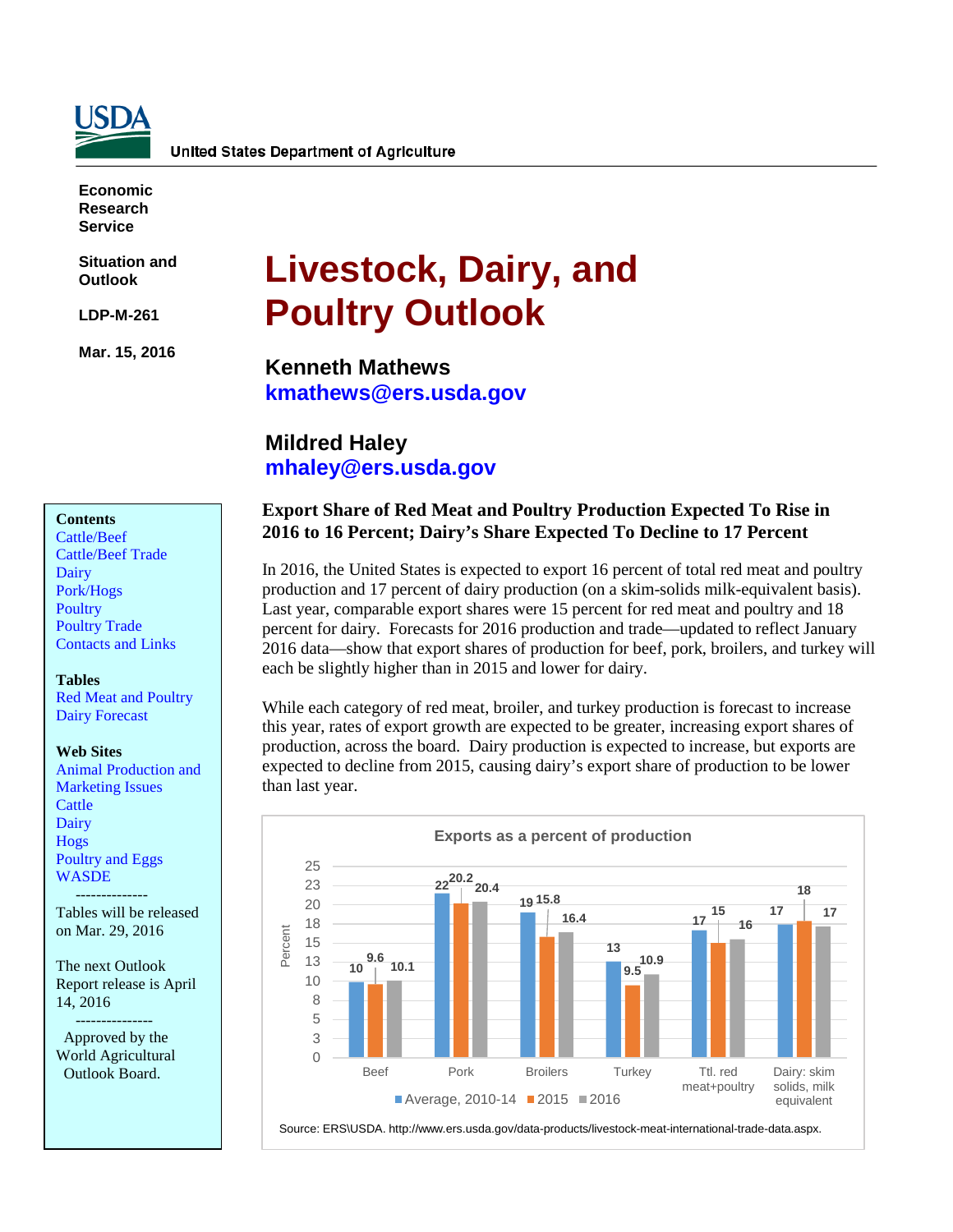**Cattle/Beef:** Fall and winter precipitation were sufficient to maintain wheat and other pasture through the winter, resulting in large numbers of feeder cattle currently being marketed. At the same time, volatile prices and heavy cattle-feeding losses have motivated cattle feeders to resist taking lower fed cattle prices, while lackluster beef demand has reduced packer enthusiasm for fed cattle, exerting downward pressure on fed cattle prices that is not quite offsetting the upward pressure from cattle feeders.

**Cattle/Beef Trade:** U.S. cattle imports are expected to decline further in 2016 due to smaller exportable supplies of cattle in Mexico and Canada, and the current 2016 forecast has been lowered an additional 75,000 head to 1.825 million head.

**Dairy:** The all-milk price forecast for 2016 has been lowered to \$14.95-\$15.55 per hundredweight (cwt), a reduction from the \$15.30-\$16.00 per cwt forecast last month. Forecasts have been raised for imports and lowered for exports.

**Pork\Hogs:** First-quarter commercial pork production is expected to be almost 2 percent larger than a year ago. Hog prices, though seasonally increasing as hog slaughter numbers ease, are forecast at \$45-\$46 per cwt for the first quarter, about 6 percent lower than in the same period of 2015. The U.S. dollar exchange rate is expected to be a key determinant of U.S. pork trade flows again in 2016. January pork exports were larger than a year earlier, when labor disputes hindered exports from West Coast ports, but almost 14 percent below shipments in January 2014. January pork imports were almost 7 percent above a year ago. With the repeal of country of origin labeling legislation in December, in January live swine imports from Canada increased 3 percent, year over year.

**Poultry:** The forecast for first-quarter broiler production was raised due to strong production data. The first-quarter forecast for ending stocks was revised down on recent declines in total broiler meat in cold storage. Whole-broiler price forecasts were lowered as recent prices have remained weaker than expected. Turkey meat production for 2016 is forecast to total 6.0 billion pounds, an increase of 65 million pounds from the previous estimate. With higher production, turkey cold storage holdings at the end of first-quarter 2016 were increased to 375 million pounds. Table egg production in January was 584 million dozen, down 7 percent with a smaller flock and a lower rate of lay. Table egg production is forecast at 1.7 billion dozen in first-quarter 2016, 4 percent lower than the previous year, but production is forecast to be higher than the previous year during the remainder of 2016.

**Poultry Trade:** Broiler, turkey, and egg shipments in January 2015 remained down from a year ago. Broiler shipments totaled 496 million pounds, a decrease of 6 percent from a year earlier. January turkey shipments decreased 35 percent from a year ago, totaling 34 million pounds, while egg and egg product exports totaled 19 million dozen, shell-egg equivalent, a 43-percent decrease from the previous January.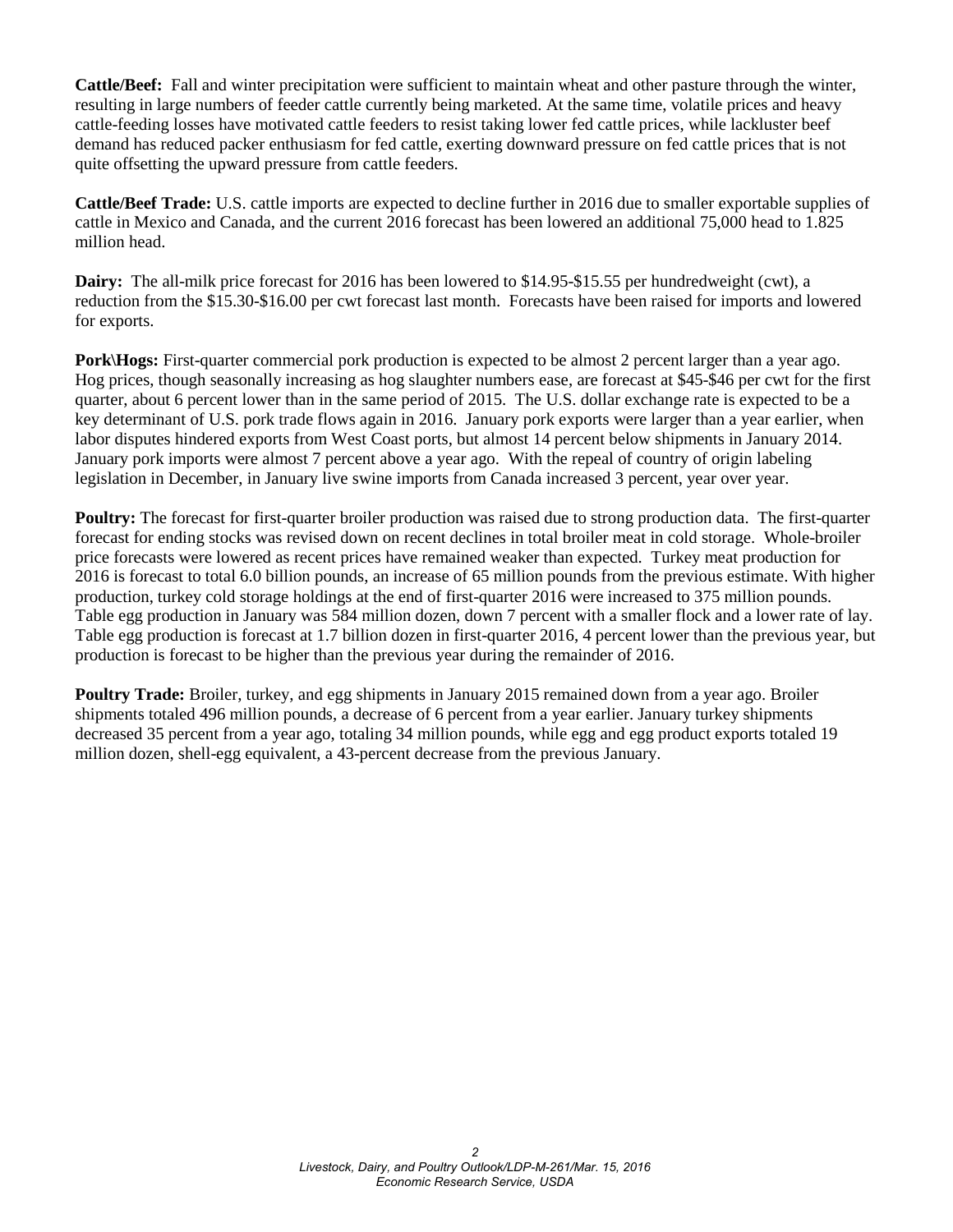### <span id="page-2-0"></span>*Wheat-Pasture Cattle Heading to Feedlots*

The February 23, 2016, Drought Monitor showed a spotty increase in D0 Abnormally Dry and D1 Moderate Dry areas in most of the United States east of the Basin and Range of the West—a major improvement, however, from this time last year, with most of cattle country experiencing favorable weather and improved forage conditions in the first quarter of 2016, allowing cattle to stay on pasture for longer periods. Further, Oklahoma's "mild winter has produced wheat that looks to be in great condition" (*Crop Progress – State Stories*, http://usda.mannlib.cornell.edu/usda/current/WWStateStories/WWStateStories-03- 01-2016.pdf).

Recent auction receipts indicate year-over-year larger feeder cattle-sale runs in many areas, which in the Southern Plains could indicate that feeder cattle are coming off wheat pasture in significant numbers. However, given that feeder cattle supplies outside feedlots on January 1 were 5 percent higher year over year and forage supplies in much of the country were adequate for over-wintering cattle, these large runs could reflect sales of more than just wheat cattle. At any rate, the heavy end of these feeder cattle have to be moved off wheat relatively soon, having little potential for further economically efficient weight gains on pasture; this could boost year-over-year cattle-on-feed inventories over the near term, exerting downward pressure on feeder cattle prices. The current mid-\$150s prices for 750-800-pound feeder steers—down significantly year over year and from last fall, when many of these cattle were placed on wheat pasture at 500 -600 pounds—combined with current feed prices, imply breakevens near or below current fed cattle prices, with some profit potential for cattle feeders over the next several months.

Recent year-over-year lower net placements of cattle on feed may reflect that stocker operators were able to keep cattle on pasture longer and that cattle feeders dealt with very volatile prices and a disappointing fed-cattle market by feeding cattle longer and to heavier weights. In addition to lush pastures and adequate supplies of hay, which have allowed stockers to continue gaining weight on pasture, first-quarter 2016 fed steer and heifer weights continue to be heavier year over year and are likely to continue above 2015 levels for the next few months. For the week ending March 6, 2016, 5-area all grade fed-steers were \$135.53/cwt, roughly \$25 lower than year-earlier fed steer prices

[\(http://www.ams.usda.gov/mnreports/lm\\_ct150.txt\)](http://www.ams.usda.gov/mnreports/lm_ct150.txt). For first-quarter 2016, the 5 area direct total all grades steer prices are projected to be \$131-135/cwt, down about \$29 compared with first-quarter 2015.

### *Packer Resistance and Herd Expansion Reduce Slaughter*

Cumulative weekly federally inspected cow slaughter and estimated monthly commercial cow slaughter through February appear close to 2015 levels, with dairy cow slaughter slightly ahead of year-earlier slaughter and beef cow slaughter about even with a year earlier. The share of January 1 beef cow inventories represented by current cow slaughter levels implies ongoing expansion, based on year-over-year larger cow herds, implying a slower *rate* of cow slaughter. Combined with year-over-year larger January 1 inventories of heifers expected to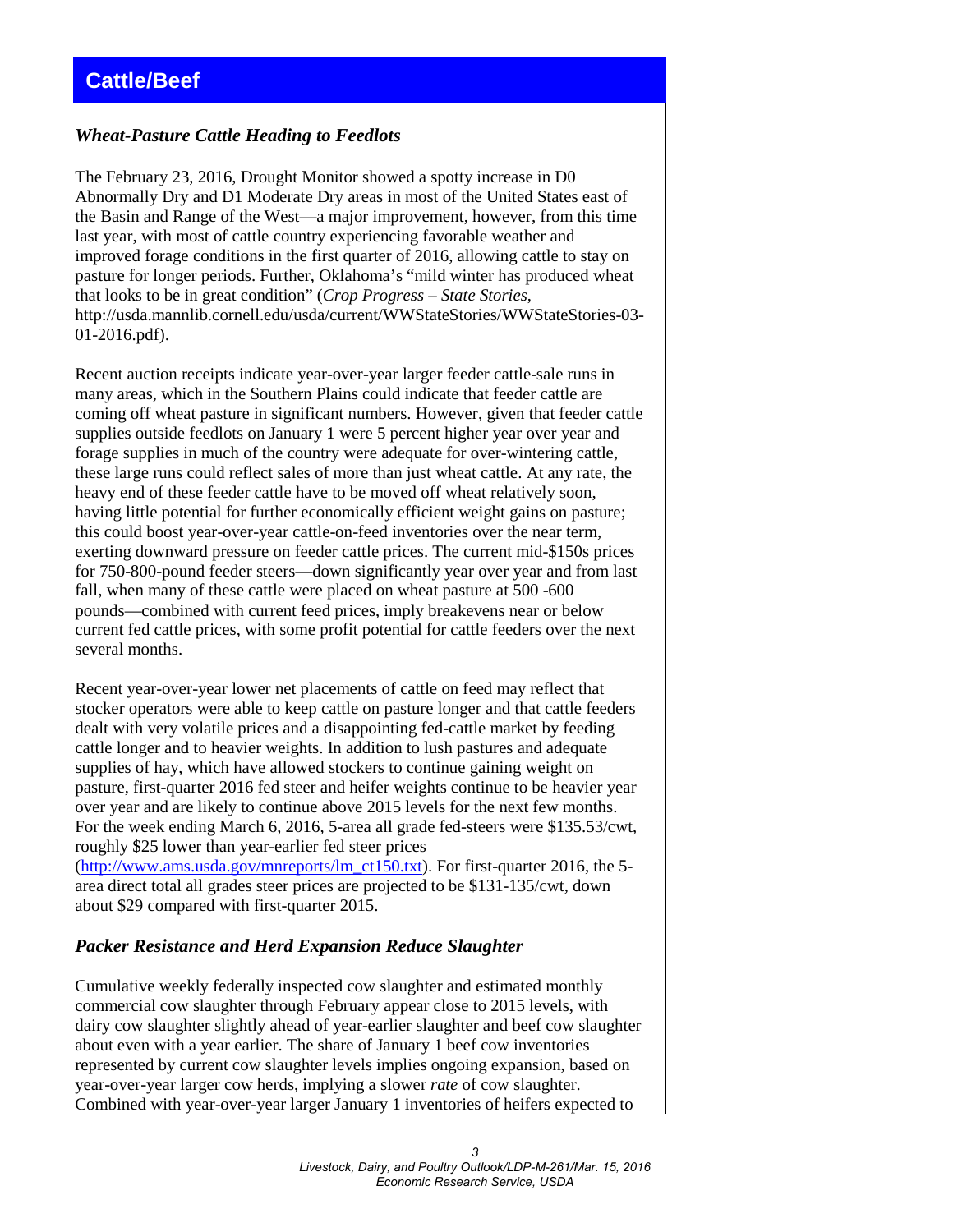calve in 2016, the U.S. beef cow herd could have another year of expansion during 2016. With more heifers expected to calve during the year and because retained heifers are generally not placed on feed, inventories of heifers available for placement on feed will likely be relatively lower than they would be in the absence of expansionary activities.

Although the relative paucity of heifers available for cattle feeding this year may dampen the expansion of inventories of cattle on feed over the next several months on-feed inventories are expected to increase later in the year. In addition to the higher number of cattle outside feedlots, the length of time cattle are kept on feed before being marketed is a factor in determining feedlot inventories. This has led to higher inventories of cattle on feed during much of the last year, despite lower year-over-year net placements of cattle on feed. Thus far, since November 2014, cattle on feed numbers have been relatively inflated, in part because cattle were kept on feed for longer periods. The inflation occurred even as cattle continued to be placed on feed at lower year-over-year rates, which resulted in the large inventories of overfinished, extremely large cattle in much of 2015. Keeping cattle on feed for longer periods has been a rational decision up to this point because of relatively inexpensive feed, high prices for feeder cattle to replace marketed fed cattle, and inconsequential discounts for large carcasses or excess fat. To some extent, the backlog of overfinished cattle has been reduced, aided somewhat by the impact of cold winter weather on weight gains and the greatly reduced calf crops of recent years (a result of ongoing drought and resulting reductions in U.S. cow inventories).

Cattle slaughter continues at somewhat reduced levels, implying that packers are reluctant to pay recent asking prices for fed cattle in the upper \$130s to \$140s. Packer margins typically are weak in the winter before beef demand moves seasonally higher ahead of "grilling season".

### *Beef Complex at a Standstill*

Wholesale boxed beef prices have moved lower since the beginning of the year and in the first week of March, Choice-grade boxes were \$7.02 per cwt lower than the first week of January, while Select boxes were \$7.56 per cwt lower. Typically, there is a slight rebound in prices during February, but this year's price movements have been small. Wholesale prices are likely under pressure from large supplies of beef and competition from large supplies of other meats.

On the retail side, choice beef prices have fallen, but it appears beef products are continuing to experience some resistance from consumers, especially in demand for ground beef products. Beef prices remain relatively high compared with competing meats, creating a bit of a conundrum for retailers in determining feature selections. With beef processing margins being squeezed between firm asking prices for live cattle and limited upside movement in wholesale beef prices, packers have opted to reduce weekly kill schedules—a strategy that supported higher cutout values while alleviating margin pressures due to high cattle prices, in 2015.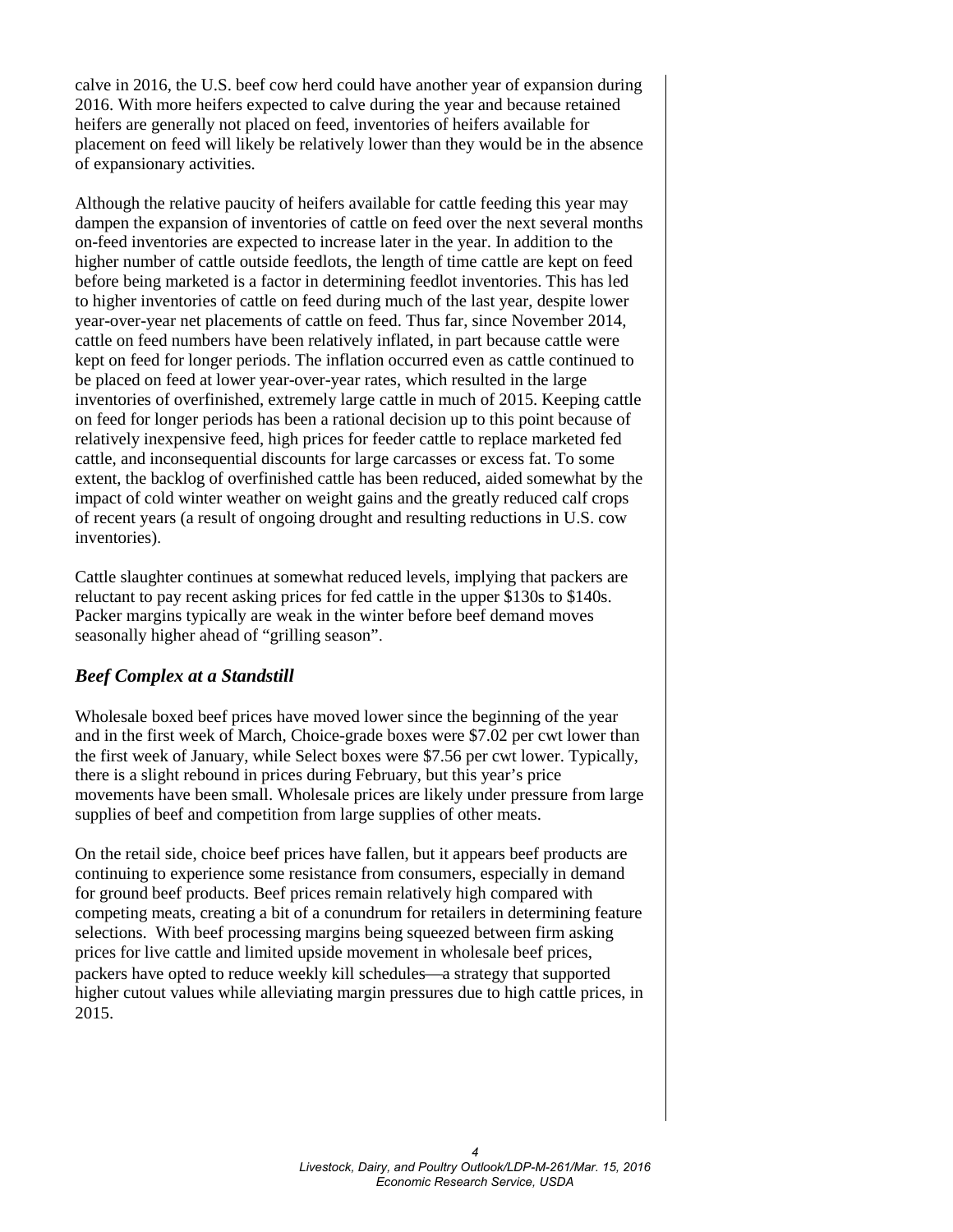### <span id="page-4-0"></span>**Cattle/Beef Trade**

### *Live Cattle Trade Forecast Lower in 2016*

Cattle inventory data released by StatsCanada depict a scenario of tight slaughter supplies in Canada this year. As of January 1, the number of Canadian beef cows were reported lower, as was the number of heifers available for slaughter. The survey also showed the number of steers (one year and over) on operations as of January 1st, slightly lower. Further supportive of the notion that Canadian supplies of live cattle crossing the border will be limited in 2016 is the weekly AMS *Canadian Live Animal Imports* report that shows live imports down 35 percent year to date as of the week ending February 20, 2016. With regard to Mexico, the steep decline in U.S. cattle prices relative to prices in the first half of 2015, coupled with tight domestic supplies in Mexico, has created a disincentive for producers to ship feeder cattle to the United States. According to AMS data [\(https://www.ams.usda.gov/mnreports/al\\_ls625.txt\)](https://www.ams.usda.gov/mnreports/al_ls625.txt), feeder cattle imports from Mexico are down 19 percent year to date. Total U.S. cattle imports are expected to decline further in 2016 due to smaller exportable supplies of cattle in Mexico and Canada, and the current 2016 forecast has been lowered an additional 75,000 head to 1.825 million head.

### *Beef Exports Higher in January, Imports Decline*

U.S. beef exports were reported around 174.8 million pounds in January, 7 percent higher than January 2015. U.S. beef prices have declined significantly since reaching very high levels in 2015, and this will be a supportive factor for exports this year. In addition, expectations of higher U.S. domestic beef production should increase interest in U.S. beef exports, especially since Australian beef production and export shipments are expected to be constrained by smaller supplies and reduced slaughter. The 2016 export forecast remains unchanged at 2.48 billion pounds.

U.S. beef imports declined approximately 3 percent year over year in January. Imports from Australia fell by the largest volume, down 12 percent in January. Annual U.S. beef imports from Australia skyrocketed 16 percent in 2015 as a result of strong demand for lean processing beef. Prolonged drought in Australia led to significant increases in slaughter last year, but weather conditions have improved and cattle slaughter rates have decreased relative to the pace of slaughter in 2015. This could be an indication that herd rebuilding is taking place, limiting the amount of beef available for export in 2016. The forecast for U.S. beef imports in 2016 is 2.85 billion pounds, 16 percent lower than in 2015. Imports are expected to decline due to increased U.S. domestic beef production and decreased demand for lean processing beef.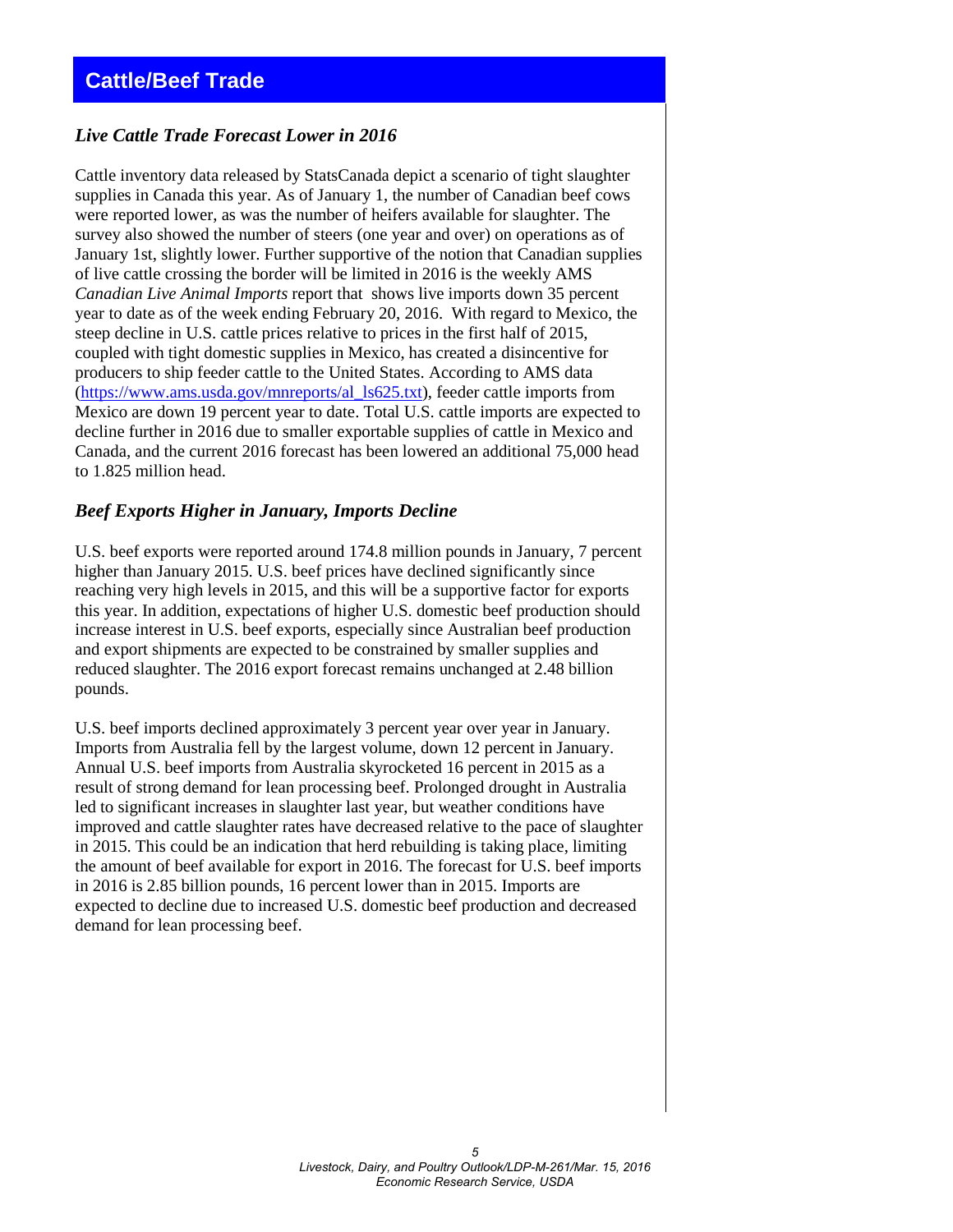### <span id="page-5-0"></span>**Dairy**

<u>.</u>

### *Recent Developments in Dairy Markets*

U.S. dairy imports surged for several major products in January. Cheese imports were 66 percent higher than January 2015. Imports of butterfat products (butter, butter oils, and anhydrous milk fat) were nearly double over the previous year. There were also large increases in imports of food preparations with substantial dairy content. Altogether, January imports were 809 million pounds on a milk-fat milk-equivalent basis, an increase from 518 million pounds in December and the highest level for a single month since January 2006. On a skim-solid milkequivalent basis, imports were 584 million pounds, an increase from 571 million pounds in December and the highest level since February 2009. While January exports were relatively low for many dairy products, nonfat dry milk (NDM) and skim milk powder (SMP) exports remained strong, 23 percent higher than January 2015.



The surge of imports and the relative weakness of exports reflect price differences with major competitors, large global supplies, and relatively weak global demand. The U.S. domestic butter price exceeded the Oceania export price by about 69 and 79 cents in January and February, respectively, while the price differences between the U.S. and Oceania for Cheddar cheese were about [1](#page-5-1)3 and 22 cents.<sup>1</sup> Expansion in milk production for the European Union (EU) has contributed to an abundance of global supplies of dairy products and relatively low prices abroad. In December, EU cow's milk marketings were 4.9 percent higher than in December 2014.

<span id="page-5-1"></span><sup>&</sup>lt;sup>1</sup> Price differences are between U.S. average prices as reported in the USDA *Announcement of Class and Component Prices* and the midpoints of Oceania export price ranges reported in USDA *Dairy Market News*.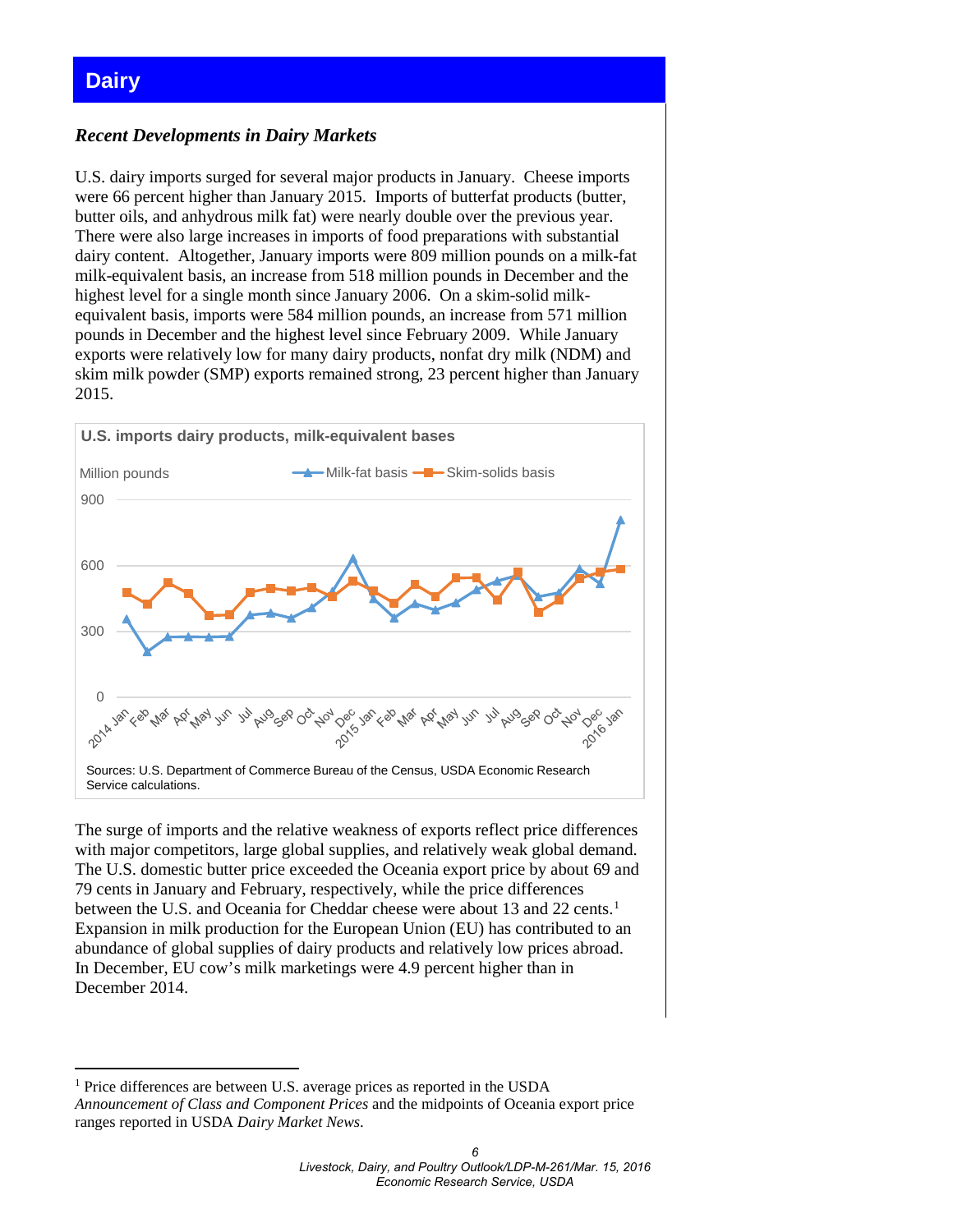U.S. cheese production for January was 26 million pounds higher than in January 2015. The high cheese production contributed to abundant supplies, with January ending cheese stocks 12.4 percent above January 2015. January production of dry whey, a byproduct of cheese, was up 7 million pounds over January 2015. As more milk moved to cheese and the whey stream, less milk was available for other products. January butter production was 4 million pounds less than the previous year, and NDM and SMP production combined was 21 million pounds less.



U.S. milk production was 17,730 million pounds in January, an increase of 0.3 percent over January 2015. Although milk production continued to expand, the expansion was at a lesser rate than the 0.7 percent year-over-year increase in December. Milk cows in January numbered 9.310 thousand head, 2 thousand more than in January 2015, and the average yield was 1,904 pounds per cow, a year-over-year increase of 4 pounds.

Price directions of major dairy commodities, as reported in the USDA *National Dairy Products Sales Report*, were mixed in February. From the week ending January 30 to the week ending February 27, the price of butter decreased from \$2.150 to \$2.074 per pound. For the same weeks, the price of 40-pound blocks of Cheddar cheese increased from \$1.498 to \$1.504 per pound, but 500-pound barrels (adjusted to 38-percent moisture) decreased from \$1.542 to \$1.521 per pound. The price of dry whey rose from \$0.239 for the week ending January 30 to \$0.259 for the week ending February 27. NDM prices were fairly stable during the month, with prices declining from \$0.771 to \$0.768 per pound.

### *Dairy Forecasts for 2016*

Feed price forecasts continue to remain relatively low. The corn price forecast for 2015/16 is \$3.40-\$3.80 per bushel, unchanged from last month at the midpoint of the range. The 2015/16 soybean meal price forecast is \$270-\$300 per short ton, a \$10 reduction at the top of the range from last month's forecast. The national average price for alfalfa hay decreased from \$150 per short ton in December to \$147 in January.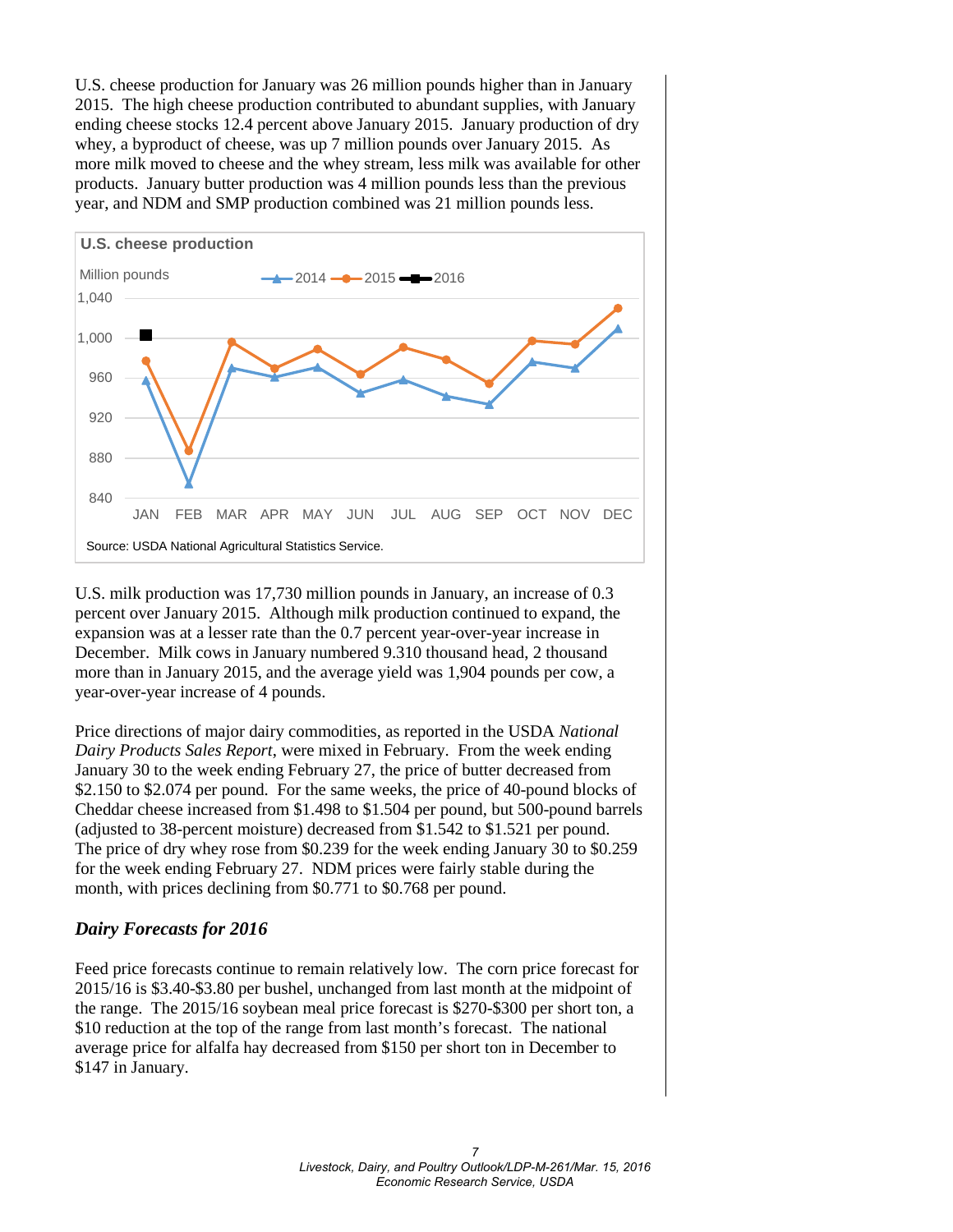Based on recent data, the 2016 forecast for milk cows has been raised to 9.305 million head, 10 thousand more than forecast last month. Milk per cow has been lowered to 22,745 pounds per head, 50 pounds less than forecast last month, based on recent yield data and lower milk prices. Milk production for 2016 is forecast at 211.6 billion pounds, a decrease of 0.3 billion pounds from last month's forecast.

Import forecasts have been raised and export forecasts have been lowered for several interrelated reasons:

- Recent changes in imports and exports as reflected in the January trade data,
- Price differentials between the United States and its competitors,
- The strong value of the U.S. dollar,
- Higher expected domestic demand,
- Large global supplies expected for dairy products, particularly from the EU, and
- Expectations of relatively weak global demand for dairy products.

Import forecasts have been raised by 1.1 billion pounds on a milk-fat basis and by 0.2 billion pounds on a skim-solids basis, primarily due to higher expected imports of butterfat products and cheese. Export forecasts have been lowered by 0.1 billion pounds on a milk-fat basis and by 0.7 billion pounds on a skim-solids basis, primarily due to lower expectations for whey exports.

Consumption expectations are raised due to perceived shifts in demand and changes in price forecasts. The upward trend in imports, including the surge in January, may be a sign of a positive shift in consumers' tastes for butter and cheese. Lower expected domestic prices for cheese and NDM, compared to last month's forecasts, are expected to contribute to an increase in domestic use of those products. The forecasts for domestic commercial use have been increased by 0.7 billion pounds on both a milk-fat and a skim-solids basis. The forecasts for ending stocks have been raised by 0.2 billion pounds on a milk-fat basis and 0.1 billion pounds on a skim-solids basis.

Price forecasts this month are based upon counteracting supply and demand influences. Generally, higher imports and lower exports have negative effects on dairy product prices while lower milk production has a positive effect. The cheese price forecast has been lowered to \$1.505-\$ 1.565 per pound due to more milk allocated to cheese, higher expected imports, and lower expected exports. The butter price has been raised to \$2.010-\$2.100 per pound, as the effects of the lower milk supply, milk reallocation, and the positive shift in demand more than offset the effect of higher imports. The price forecast for nonfat dry milk has been lowered to \$0.770-\$0.820 per pound as global trade effects more than offset the effects of lower expected U.S. milk production and milk reallocation. The annual whey price forecast is unchanged at \$0.230-\$0.260 per pound, as effects of supply and demand on price are expected to be offsetting.

With the lower expected cheese price, the 2016 Class III milk price forecast has been lowered to \$13.60-\$14.20 per hundredweight (cwt). The Class IV milk price forecast is \$13.05-\$13.75 per cwt, unchanged at the midpoint, as changes in the underlying dairy product prices are offsetting. With a lower expected Class III milk price, the all-milk price forecast for 2016 has been lowered to \$14.95-\$15.55 per cwt, a reduction from \$15.30-\$16.00 forecast last month.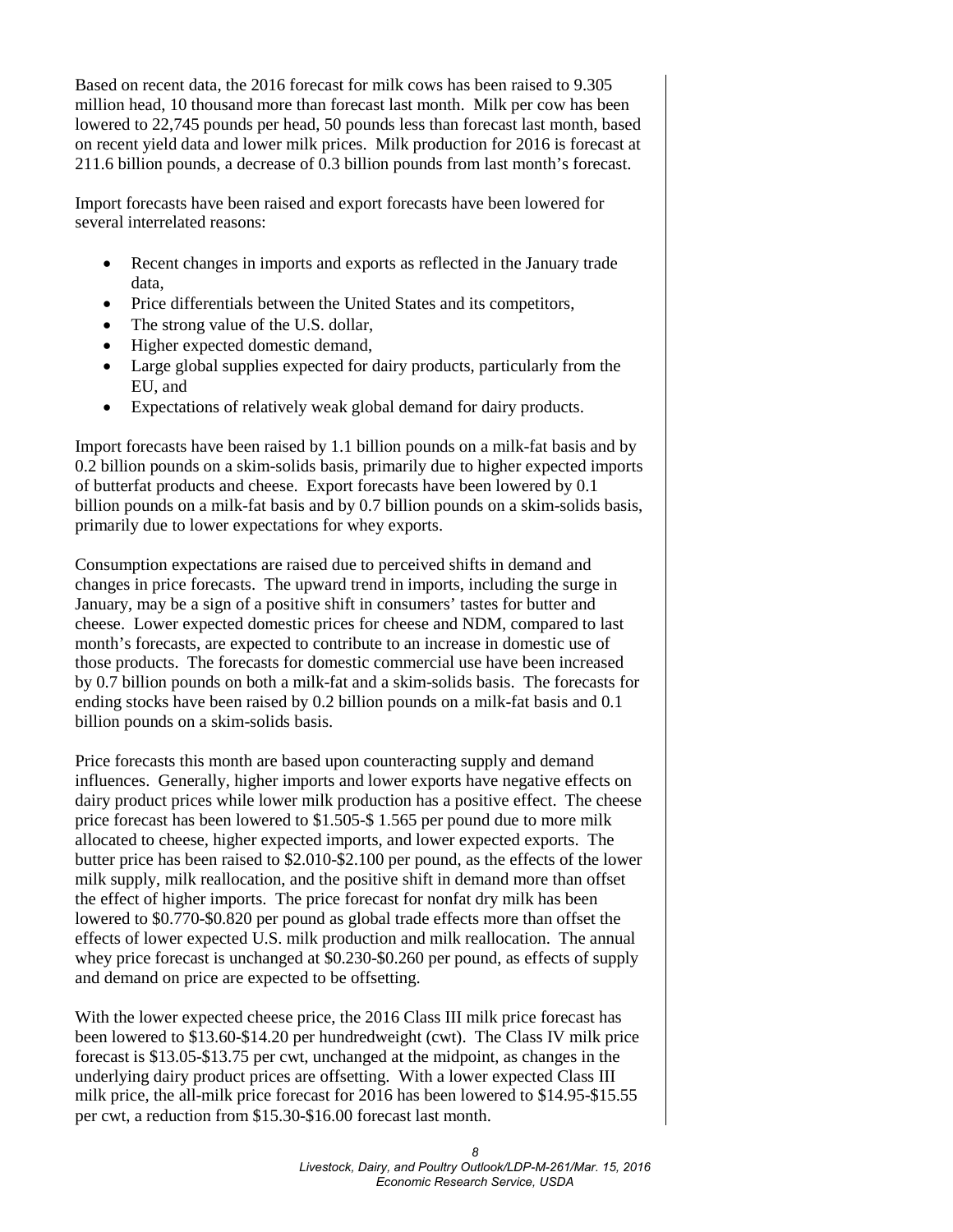### <span id="page-8-0"></span>**Pork/Hogs**

### *Hog Prices Trend Seasonally Upward*

First-quarter commercial pork production is expected to be about 6.3 billion pounds, about 2 percent higher than a year ago. This production forecast is slightly lower than last month's forecast due to a small downward adjustment to average dressed weights. Average first-quarter prices of live equivalent 51-52 percent lean hogs will likely average \$45-\$46 per cwt, more than 6 percent below the first quarter a year ago.

Hog prices began 2016 significantly below a year ago, but they have slowly trended upward as slaughter hog numbers have eased. January prices of live equivalent 51-52 percent lean hogs averaged \$40.35 per cwt, more than 25 percent below a year earlier. Prices averaged \$46.61 in February, about 2 percent below a year earlier but 16 percent higher than January. While still below a year ago, hog prices in the first week of March were almost 24 percent higher than they were in the first week of January.

Hog prices typically begin to trend upward in the mid-to-late winter as the U.S. hog processing industry works its way through seasonally tightening supplies. During January, with 20 slaughter weekdays and 5 Saturdays, federally inspected hog slaughter equaled 9.7 million head, implying an adjusted daily slaughter of about 430 thousand head. In February, with 21 slaughter days and 4 Saturdays, the daily kill averaged 389 thousand head, about 40 thousand head fewer daily than in January. Hog prices are expected to continue to trend seasonally upward into the summer months as the relatively smaller fall and winter pig crops move to slaughter. Second-quarter prices of live equivalent prices of 51- 52 percent lean hogs are expected to average \$51-\$53 per cwt, more than 14 percent above first-quarter prices, but still more than 2 percent below the same period last year.

### *Pork Exports Begin 2016 on a Tenuous Note*

U.S. pork exports in January were 383 million pounds, 10 percent above a year earlier, when labor difficulties on West Coast port facilities slowed exports generally. Comparing January 2016 shipments to those of January 2014—a period without factors affecting export transportation—shows a decline of almost 14 percent. Particular sources of weakness this past January were Mexico (-3.4 percent), Canada (-4.7 percent), and South Korea (-16 percent). The 10 largest foreign destinations for U.S. pork in January are listed in the table below.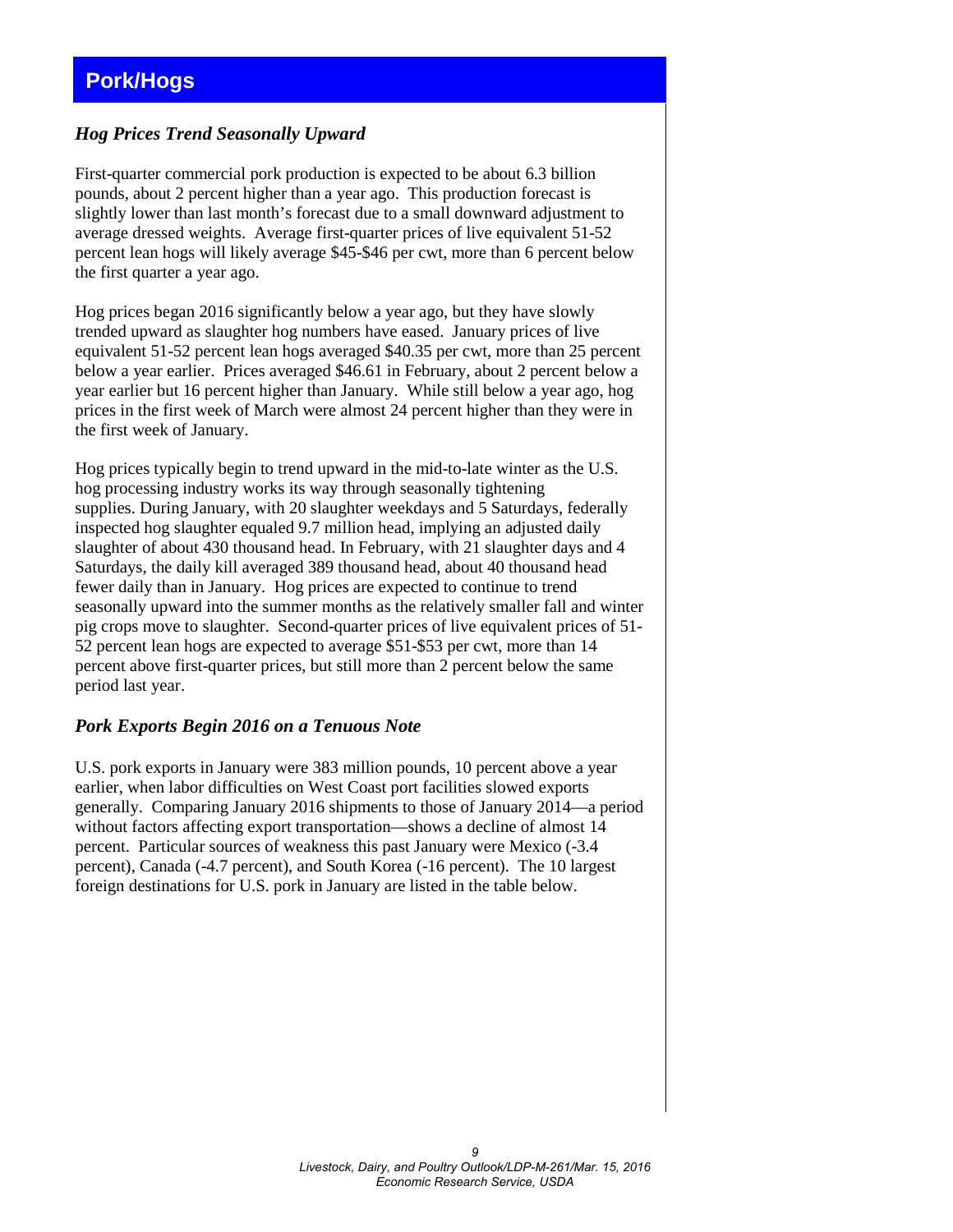### **U.S. pork export quantities to the 10 largest foreign destinations, January 2016, 2015, and 2014**

|                | Country                | 2016           | 2015           | 2014           | Percent change |           |  |  |  |  |
|----------------|------------------------|----------------|----------------|----------------|----------------|-----------|--|--|--|--|
|                |                        | million<br>lbs | million<br>lbs | million<br>lbs | 2016/2015      | 2016/2014 |  |  |  |  |
|                | World                  | 383.0          | 347.7          | 443.0          | 10.1           | $-13.6$   |  |  |  |  |
| 1              | <b>Mexico</b>          | 119.6          | 123.8          | 124.0          | $-3.4$         | $-3.6$    |  |  |  |  |
| $\overline{2}$ | Japan                  | 93.1           | 85.3           | 115.5          | 9.2            | $-19.4$   |  |  |  |  |
| 3              | Canada                 | 38.0           | 39.9           | 42.6           | $-4.7$         | $-10.8$   |  |  |  |  |
| 4              | South Korea            | 36.7           | 43.7           | 34.1           | $-16.0$        | 7.4       |  |  |  |  |
| 5              | <b>China-Hong Kong</b> | 35.5           | 11.8           | 54.3           | 200.1          | $-34.7$   |  |  |  |  |
| 6              | <b>Australia</b>       | 16.2           | 7.8            | 19.8           | 108.5          | $-18.2$   |  |  |  |  |
| 7              | Colombia               | 8.1            | 8.9            | 14.0           | $-9.5$         | $-42.4$   |  |  |  |  |
| 8              | Dominican Rep.         | 6.1            | 3.9            | 3.2            | 55.7           | 93.0      |  |  |  |  |
| 9              | <b>Honduras</b>        | 5.7            | 3.5            | 4.0            | 62.3           | 43.1      |  |  |  |  |
| 10             | <b>Philippines</b>     | 5.0            | 3.4            | 5.2            | 45.2           | $-4.3$    |  |  |  |  |

**Source: ERS\USDA. http://www.ers.usda.gov/data-products/livestock-meat-international-tradedata.aspx.**

It appears all but certain that the exchange-rate value of the U.S. dollar relative to currencies of trading partners will again be a key variable for U.S. pork trade in 2016. The graph below shows the nominal broad dollar index from 2014 to February 2016. An increasing value of the index indicates that more foreign currency units are needed to purchase dollar-denominated goods. In more concrete terms, the next graph shows the increasing yen price of U.S. dollars. As U.S. pork becomes more expensive to Japanese buyers, they tend to source more pork from U.S. competitors such as the European Union and Canada, whose currencies have also depreciated against the U.S. dollar. First-quarter U.S pork exports are expected to be 1.2 billion pounds, more than 5 percent above exports last year. For 2016 in total, exports are expected to be 5.1 billion pounds, about 3 percent above a year ago, as lower U.S. pork prices, and modest growth in major importing countries drive shipments above year-ago levels.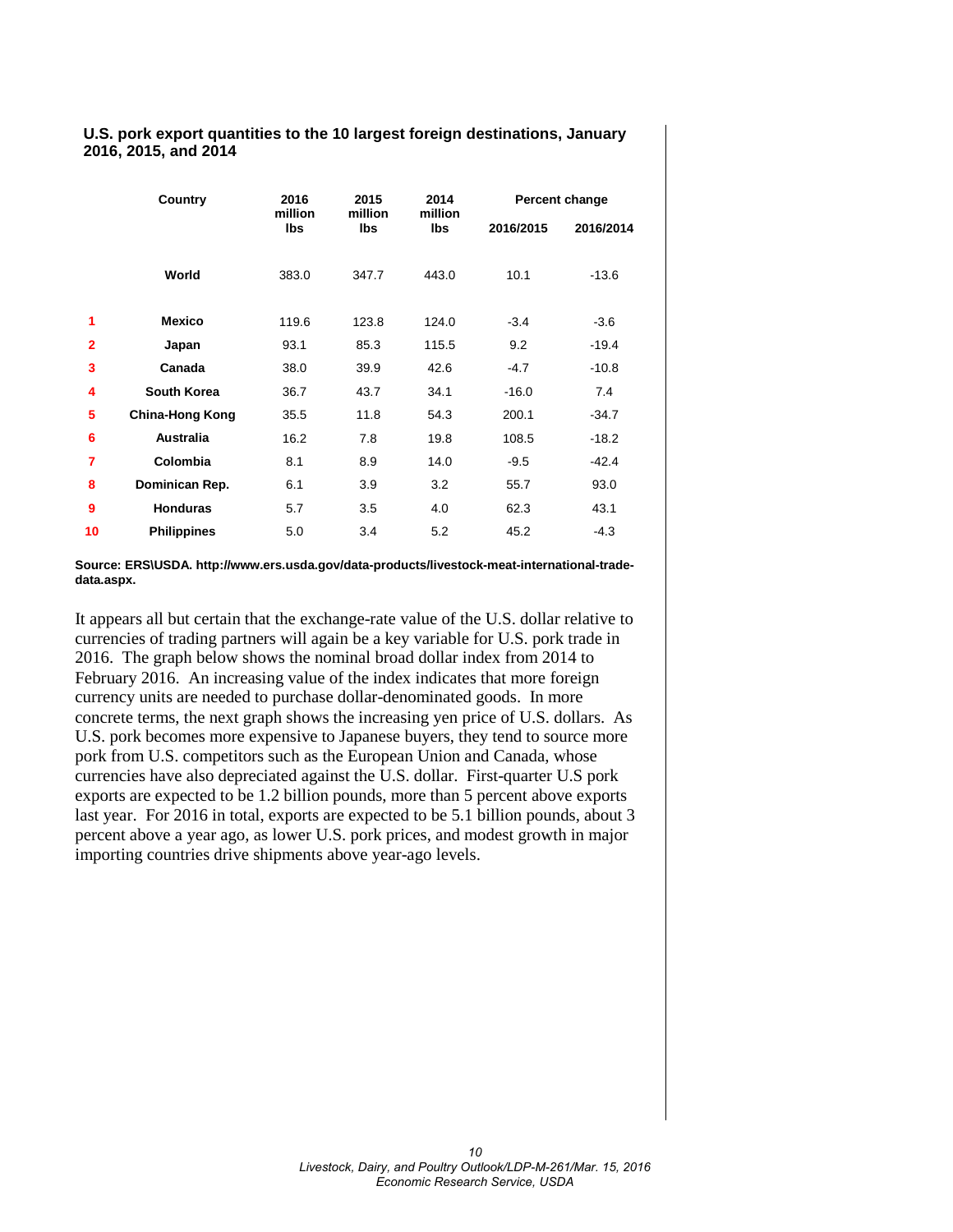





Despite larger forecast pork production in 2016, U.S. pork imports are expected to be about the same as last year: approximately1.1 billion pounds. This is the flipside of the strong U.S. dollar, as pork products denominated in foreign currencies are more competitive against domestic pork in U.S domestic markets. In January, U.S. pork imports of 98 million pounds were 6.6 percent larger than a year ago. Canada accounted for 76 percent of these imports; 22 percent of January imports were sourced from European Union. While most European pork comes from Denmark (29 percent), Poland's share of U.S. imports has increased significantly from last year: almost 10 million pounds of Polish pork were imported into the United States in January versus 6 million pounds a year ago. Pork imported from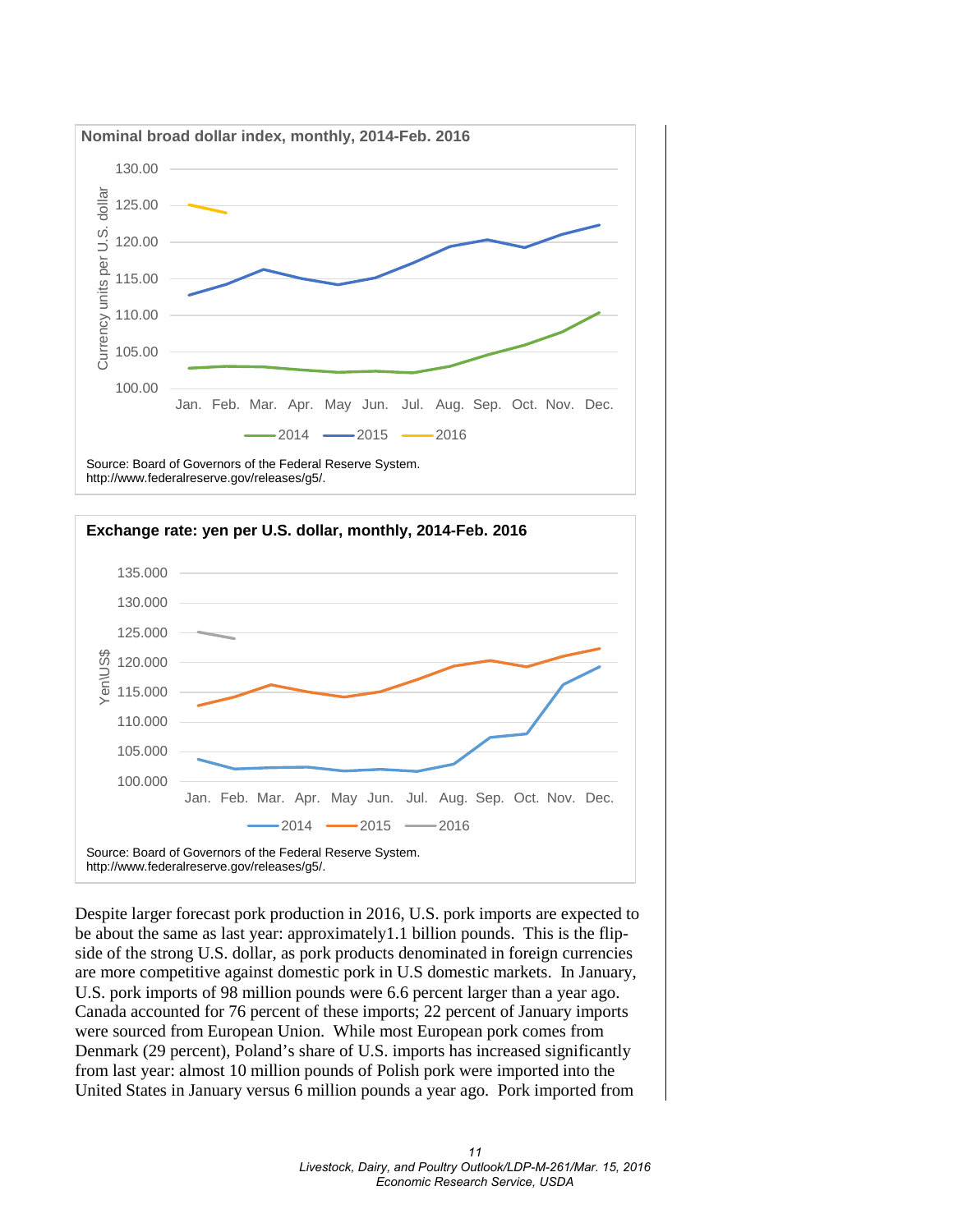Brazil was also more prominent in January. U.S. sources imported more than 215,000 pounds of Brazilian pork, compared with 22,000 pounds in January 2015.

January trade data gives a first indication of hog trade following the repeal of Country of Origin Labeling legislation by the U.S. Congress in late December 2015. U.S. imports of live swine from Canada in January were almost 476,000 head, just over 3 percent above a year earlier. More than 60 percent of January imports were comprised of isowean piglets weighing less than 7 kilograms per head. U.S. imports of feeder pigs weighing between 23 and 50 kilograms increased nearly 44 percent to almost 60 thousand head. U.S. hog buyers imported Canadian animals at a rate of about 119,000 head per week, versus 115,000 head a year ago when COOL was still in place. U.S. imports of slaughter-ready animals were down 6.5 percent to about 80,500 head.

According to weekly AMS data, so far in 2016 about 70 percent of U.S imported swine entered the United States from North Dakota, implying a Manitoba origin of these animals. About 25 percent of U.S. swine imports entered the United States from Michigan, implying an Ontario origin. Of the animals entering the United States from North Dakota, almost 80 percent have been finishing animals, while about 21 percent of animals entering from Michigan have been finishing animals.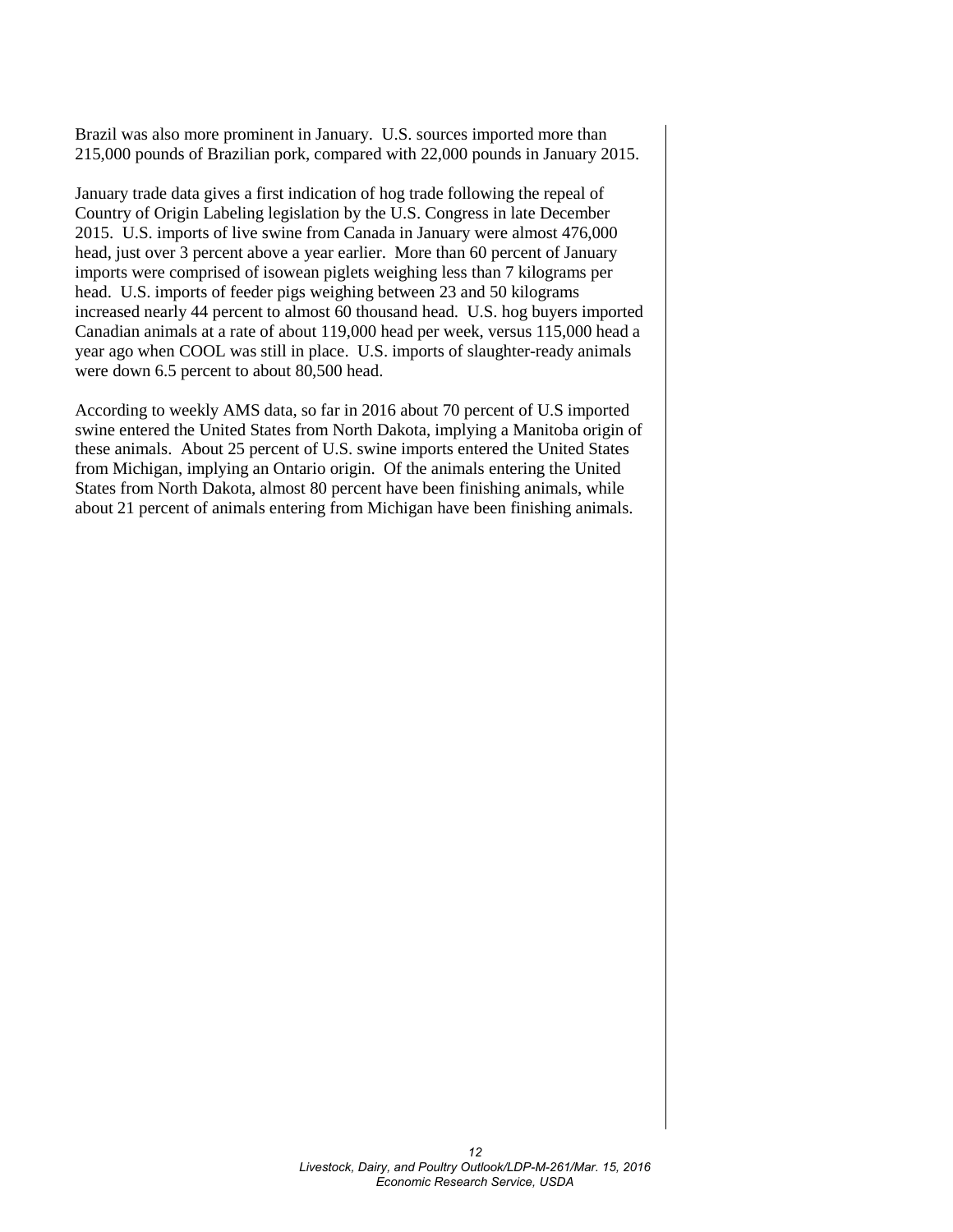### <span id="page-12-0"></span>**Poultry**

### *Broiler Production Forecast Increased for the First Quarter*

2016 broiler production through the week ending March 5 was higher than expected, with a 3.4-percent year-to-date increase according to preliminary data for ready-to-cook (RTC) meat. These data showed 2 percent more birds slaughtered in 2016 than in 2015 and showed average live weights at slaughter again at record levels. On this basis, the first-quarter production forecast was increased to 10.1 billion pounds from 10.025 billion pounds, with outlying quarters unchanged from previous forecasts.

Trends for month-ending stocks of all broiler meat in cold storage are diverging across the broiler categories but are headed down on the whole. As of January 31, breast meat stocks were at their highest level since the series began in 2003, while leg quarter stocks were at their lowest level for the month since 2014. All broiler meat in cold storage as of January 31 totaled 798 million pounds, declining for the second consecutive month. On this basis, the forecast for first-quarter ending stocks was revised down to 780 million pounds from 790 million pounds.

Wholesale prices for broiler meat are also moving in different directions. The price for boneless/skinless breasts in the Northeast has been heading down every week since February, hitting \$1.02 per pound for week ending March 5. Leg quarter prices have been trending up in the Northeast and Southeast markets, respectively hitting \$0.28 and \$0.21 for week ending March 5.

The national composite price for whole birds at wholesale has been trending down on a weekly basis since mid-January, reversing the previous upward trend that began in the fourth quarter. Some of the price decline may be due to increased stocks of whole broilers, up 34 percent from October 31 to January 31. Due to lower recent prices and more expected production, whole-bird price forecasts were reduced for the first, third, and fourth quarters, with an annual price forecast at \$0.84-\$0.88 per pound.

### *Turkey Production Forecast at 6.0 Billion Pounds*

Turkey meat production for 2016 is forecast to total 6.0 billion pounds, an increase of 65 million pounds from the previous estimate. This total is 7 percent higher than in 2015, when production was depressed by the Highly Pathogenic Avian Influenza (HPAI) outbreak. Turkey production is expected to be sharply higher during the second half of the year. Production in 2016 is expected to increase as producers continue to restock turkey houses after last year's HPAI losses. Support for increased production will likely come from lower feed costs, higher exports, and relatively strong domestic economic conditions.

Turkey meat production in January 2016 totaled 476 million pounds, down 3 percent from the previous year. However, much of this decline is due to 1 less slaughter day in January 2016 than in the previous year. The number of birds slaughtered was down 4 percent from the previous year, but this was partially offset by a 1-percent increase in average live weights to 31.8 pounds. The number of turkeys slaughtered is forecast to be slightly lower in first-quarter 2016, but to increase during the remainder of the year. During 2016 average turkey live weights are forecast to show significant gains in the second half of the year.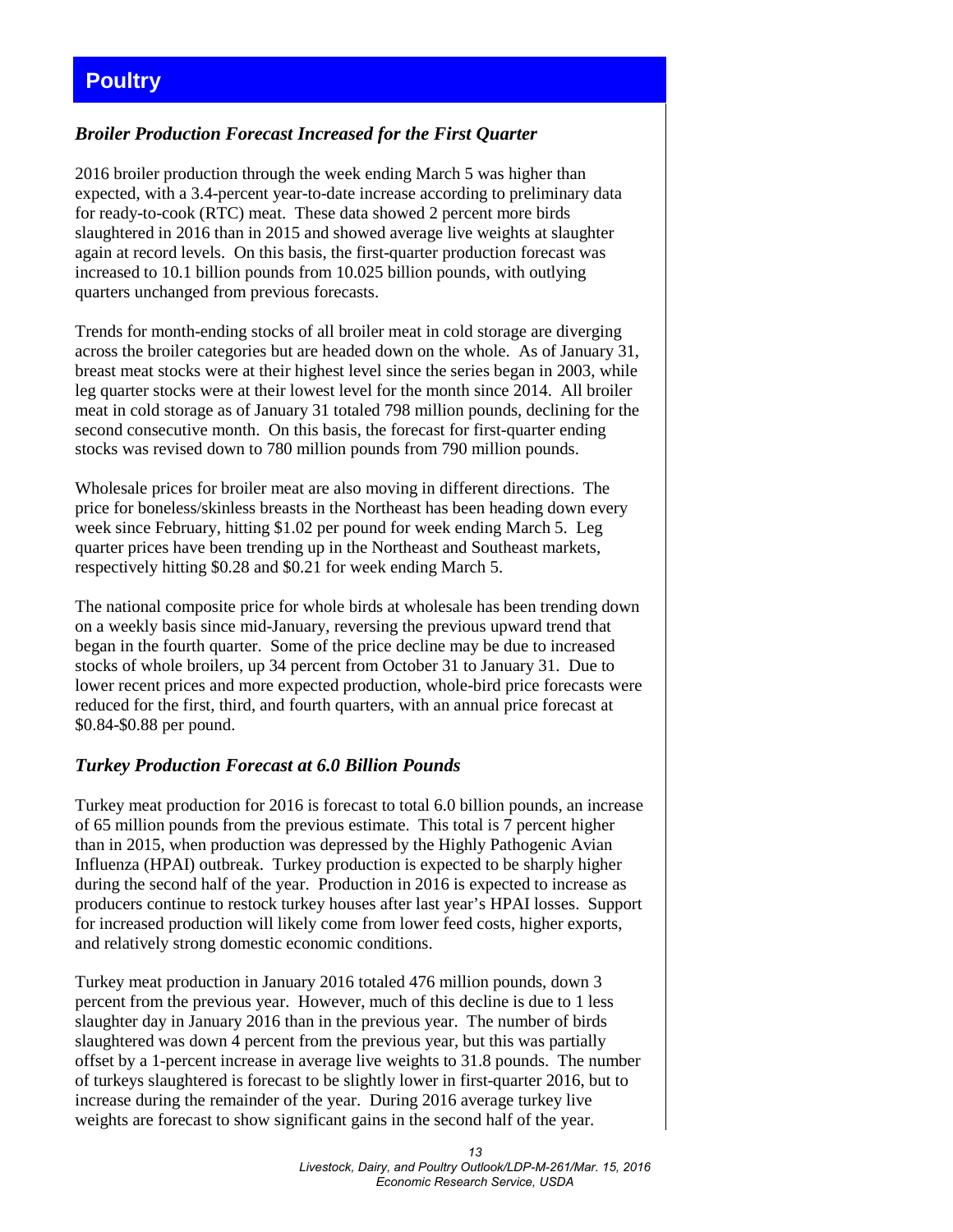### *Turkey Stocks 3 Percent Higher*

The turkey stocks estimate for the end of January 2016 was 290 million pounds, 3 percent higher than in the same period the previous year. The increase in January stems primarily from higher stocks of breast meat and products in the unclassified category. At the end of January, whole-birds stocks were estimated at 105 million pounds, down 10 percent from the previous year. However, stocks of whole toms were down 22 percent from the previous year, while whole hen stocks were 3 percent higher. With only a small decline in production in the first quarter and lower exports, the total turkey ending stocks forecast for first-quarter 2016 was increased by 50 million to 375 million pounds.

With turkey meat production expected to be higher in 2016, stocks of whole turkeys and turkey products are expected to increase seasonally and remain above their 2015 levels. The higher stock levels, along with relatively low exports, are expected to place downward pressure on prices.

Lower production and tighter whole-turkey stocks have continued to boost whole bird prices. In February, prices for frozen whole hens averaged \$1.15 per pound, 16 percent higher than the previous year. Prices for frozen whole hens had been higher on a year-over-year basis since April of 2015. Weekly prices for boneless/skinless breast meat and breasts continue to be higher than the previous year, boosted by lower stock levels for tom turkeys. Most other turkey parts are lower compared to the previous year. Prices for frozen whole hens are forecast to remain above year-earlier levels for the first half of 2016 but then to become lower as production increases.

### *Table Egg Production Declines in January*

Table egg production in January was 584 million dozen, down 7 percent from the previous year. The number of birds in the table egg flock in January was 292 million, down 5 percent from a year earlier, and this was combined with a 1 percent decline in the average rate of lay for the table egg flock in January. The size of the table egg flock has been expanding over the last several months but still remains below its pre-HPAI levels. Table egg production is forecast at 1.7 billion dozen in first-quarter 2016, down 4 percent from a year earlier, but production is forecast higher than the previous year during the remainder of 2016.

The NASS Annual *Chicken and Eggs* Report contained upward revisions to table egg production in 2013, 2014, and 2015. The revisions in 2014 increased each of the quarterly totals and added an additional 161 million dozen to the annual total (7.4 billion). The 2015 revisions also increased each of the quarterly totals and added 83 million dozen to the total (6.9 billion).

Hatching egg production in January was 95 million dozen, a 3-percent increase from the previous year. The gain in production came from an increase of 2 percent in the number of hens in the hatchery egg flocks and a 1-percent increase in their average rate of lay. The number of meat-type hens in the hatchery egg flock rose to 54.7 million in January. Hatching egg production during 2016 is forecast to be up 2 percent to 1.1 billion dozen eggs as the broiler industry expands production and the rebuilding of the table egg flock increases the demand for eggtype pullets. As with table eggs, the NASS Annual Chicken and Egg Report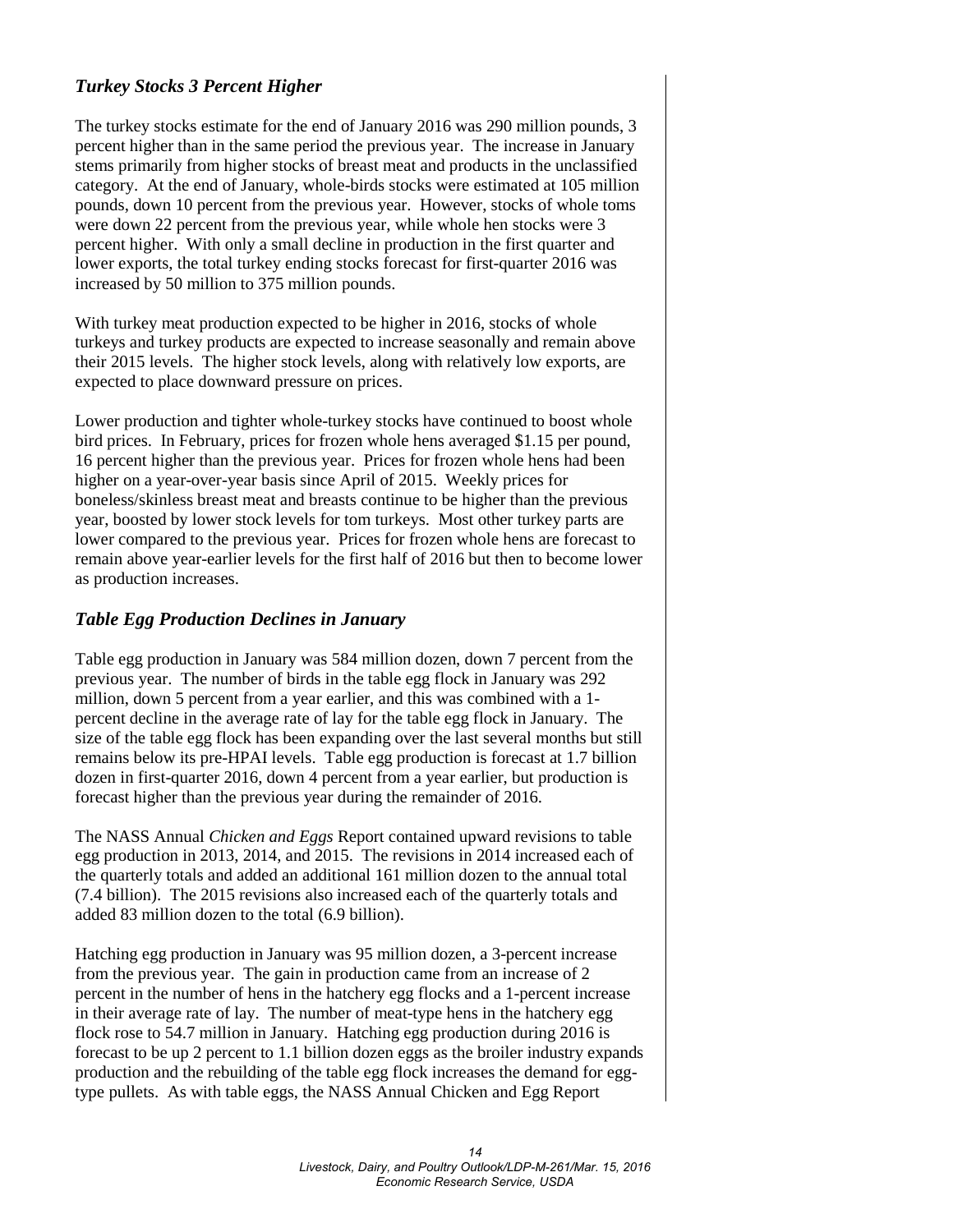contained some revisions to hatching egg production in 2014 and 2015, but the revisions were all relatively minor.

Although varying widely throughout the months, wholesale table egg prices ended up only slightly different in January and February at \$1.34 and \$1.31 per dozen, respectively, for Grade A large eggs in the New York market. With an early Easter (March 27) table egg prices normally would have been expected to increase in early March. However, over the last week of February and the beginning of March, prices have been flat at \$1.05 per dozen. The first-quarter 2016 average price average forecast was lowered to \$1.31-\$1.34 per dozen, well below the previous year. The estimates for both the third and fourth quarters were revised downward to \$1.34-\$1.46 and \$1.54-\$1.66 per dozen, respectively. With an expected expansion in table egg production, egg prices for 2016 are expected to average sharply lower than the 2015 price of \$1.82 per dozen.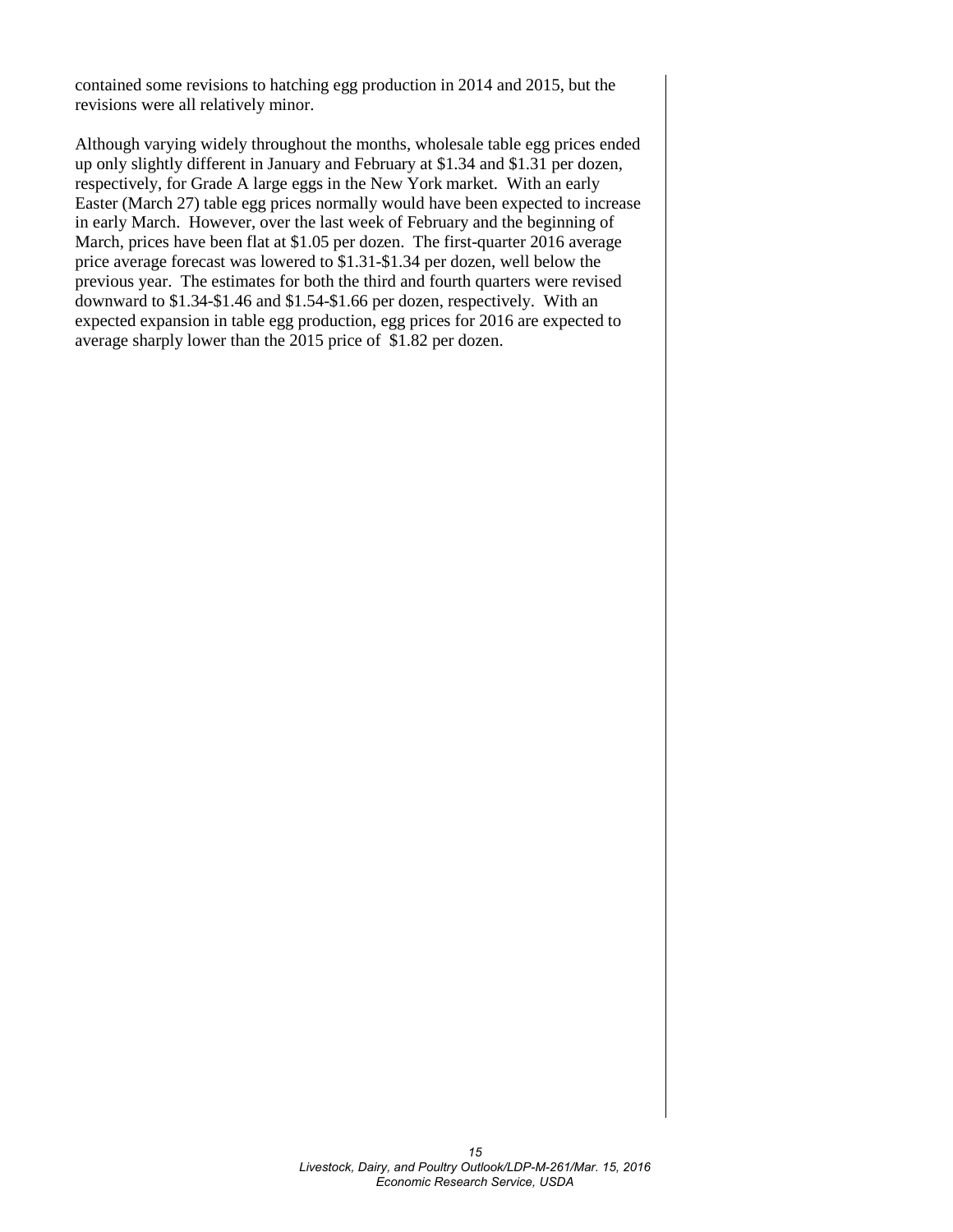### <span id="page-15-0"></span>**Poultry Trade**

### **Broiler Trade**

### *U.S. Broiler Shipments Down in January*

Broiler shipments dropped 6 percent in January compared with a year earlier, totaling 496 million pounds. Exports to Mexico, the United States' largest market, decreased by 8 percent from January 2015 levels to 113 million pounds. National bans by China, Russia, and South Korea continued to impact exports (South Korea opened up its market temporarily in January, but reinstated its ban after the January 15 H7N8 Avian Influenza outbreak in Indiana). Shipments to most key trading partners were strong in January, but large year-over-year declines to Mexico, Georgia, and Vietnam were sufficient to put the month in negative territory. The forecast for 2016 exports was reduced by 25 million pounds to 6.74 billion pounds as export recovery remains slower than expected.



### *Turkey Exports Drop in January from a Year Earlier*

In January, turkey exports totaled 34 million pounds, 35 percent lower than the previous January. The decrease was mainly due to a sharp decline in exports to Mexico, the largest market for U.S. turkey products. The 21 million pounds shipped to Mexico in January were 40 percent lower than the previous January but still represented 63 percent of U.S. turkey meat shipments this January. The drop was likely due to the decline in production caused by HPAI outbreaks in spring 2015 and continued bans on imports from U.S. States where there have been outbreaks. The 2016 forecast is reduced to 655 million pounds, 35 million pounds less than last month. Exports in 2016 are still expected to recover 23 percent as producers regain production capacity following the 2015 HPAI outbreak.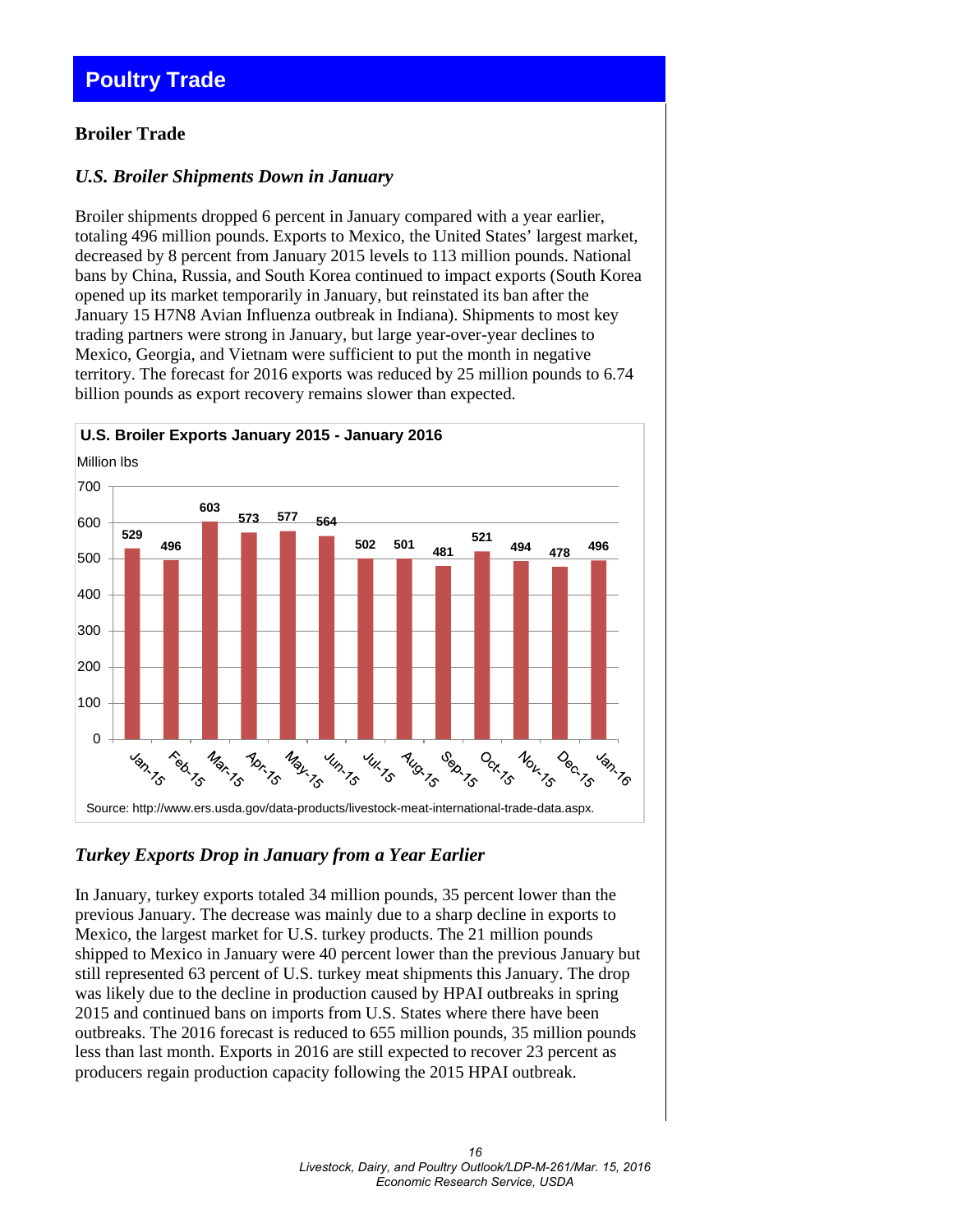

### *Egg Exports Down in January*

Total egg exports (shell eggs and egg products) reached the shell egg equivalent of 19 million dozen in January, 43 percent lower than the previous year. The decline was primarily due to a sharp decrease in exports to Mexico, Japan, and Hong Kong. Shipments to Mexico were 66 percent lower in January than a year earlier, while shipments to Japan and Hong Kong fell by 67 percent and 34 percent, respectively. As with the turkey market, declining egg and egg product exports are likely due to reduced production caused by HPAI outbreaks in spring 2015 and bans on imports from U.S. States where there have been outbreaks. The forecast for 2016 exports is reduced to 320 million dozen, 10 million dozen less than last month's forecast, as trade recovery has yet to match the pace of the domestic recovery.



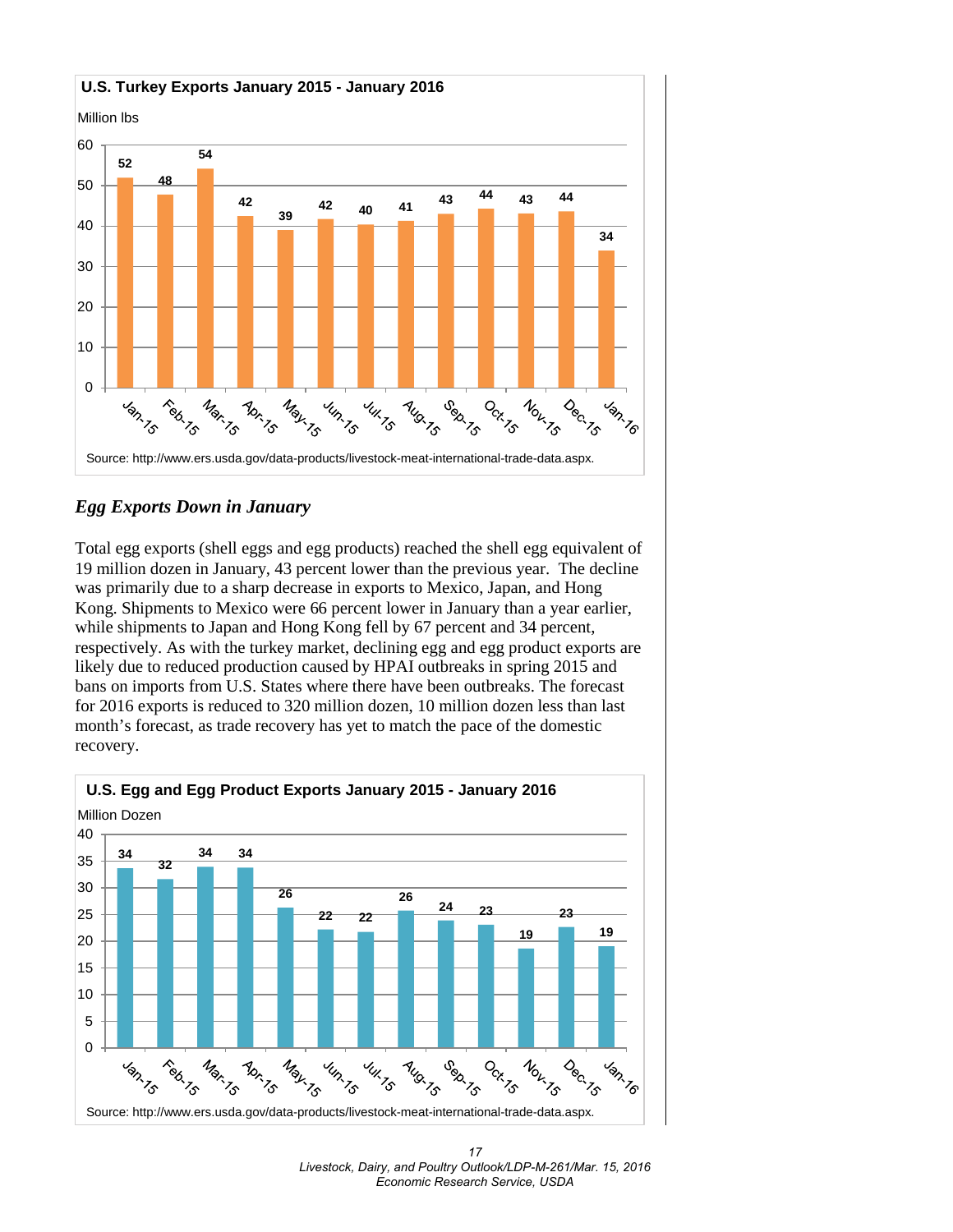<span id="page-17-0"></span>

| <b>Contact Information</b>                         |                  |                               |
|----------------------------------------------------|------------------|-------------------------------|
| Ken Mathews (coordinator,<br>cattle/beef and veal) | (202) 694-5183   | kmathews@ers.usda.gov         |
| Sahar Angadjivand                                  | (202) 694-5187   | sangadjivand@ers.usda.gov     |
| (beef/cattle and veal)                             |                  |                               |
| Seanicaa Edwards                                   | $(202)$ 694-5333 | seanicaa.edwards@ers.usda.gov |
| (beef/cattle and beef/cattle trade)                |                  |                               |
| Alex Melton (poultry trade)                        | (202) 694-5409   | awmelton@ers.usda.gov         |
| Mildred M. Haley (coordinator,                     | (202) 694-5176   | mhaley@ers.usda.gov           |
| hogs/pork)                                         |                  |                               |
| David J. Harvey (poultry, eggs,                    | (202) 694-5177   | djharvey@ers.usda.gov         |
| aquaculture)                                       |                  |                               |
| Sean Ramos (poultry, eggs)                         | (202) 694-5443   | sean.ramos@ers.usda.gov       |
| Roger Hoskin (dairy)                               | (202) 694-5148   | rhoskin@ers.usda.gov          |
| Jerry Cessna (dairy)                               | (202) 694-5171   | jgcessna@ers.usda.gov         |
| Sahar Angadjivand (sheep and goats)                | (202) 694-5187   | sangadjivand@ers.usda.gov     |
| Carolyn Liggon (web publishing)                    | (202) 694-5056   | cyliggon@ers.usda.gov         |
|                                                    |                  |                               |

#### **Subscription Information**

Subscribe to ERS e-mail notification service at

<http://www.ers.usda.gov/subscribe-to-ers-e-newsletters.aspx> to receive timely notification of newsletter availability.

### *Data Products*

Meat Price Spreads, [http://www.ers.usda.gov/data-products/meat-price-spreads.aspx,](http://www.ers.usda.gov/data-products/meat-price-spreads.aspx) provides monthly average values at the farm, wholesale, and retail stages of the marketing chain for selected animal products.

Livestock and Meat Trade Data, [http://www.ers.usda.gov/data-products/livestock-meat](http://www.ers.usda.gov/data-products/livestock-meat-international-trade-data.aspx)[international-trade-data.aspx,](http://www.ers.usda.gov/data-products/livestock-meat-international-trade-data.aspx) contains monthly and annual data for imports and exports of live cattle and hogs, beef and veal, lamb and mutton, pork, broilers, turkey, and shell eggs.

Livestock & Meat Domestic Data, [http://www.ers.usda.gov/data-products/livestock](http://www.ers.usda.gov/data-products/livestock-meatdomestic-data.aspx)[meatdomestic-data.aspx,](http://www.ers.usda.gov/data-products/livestock-meatdomestic-data.aspx) contains domestic supply, disappearance, and price data.

Dairy Data, [http://www.ers.usda.gov/data-products/dairy-data.aspx,](http://www.ers.usda.gov/data-products/dairy-data.aspx) includes data from multiple sources concerning supply, demand, and prices for the dairy industry.

#### *Related Websites*

Livestock, Dairy, and Poultry Outlook, <http://www.ers.usda.gov/publications/ldpm-livestock,-dairy,-and-poultry-outlook.aspx> Animal Production and Marketing Issues, <http://www.ers.usda.gov/topics/animal-products/animal-production-marketing-issues.aspx> Cattle,<http://www.ers.usda.gov/topics/animal-products/cattle-beef.aspx> Dairy,<http://www.ers.usda.gov/topics/animal-products/dairy.aspx> Hogs,<http://www.ers.usda.gov/topics/animal-products/hogs-pork.aspx> Poultry and Eggs,<http://www.ers.usda.gov/topics/animal-products/poultry-eggs.aspx> WASDE, <http://usda.mannlib.cornell.edu/MannUsda/viewDocumentInfo.do?documentID=1194>

The U.S. Department of Agriculture (USDA) prohibits discrimination in all its programs and activities on the basis of race, color, national origin, age, disability, and, where applicable, sex, marital status, familial status, parental status, religion, sexual orientation, genetic information, political beliefs, reprisal, or because all or a part of an individual's income is derived from any public assistance program. (Not all prohibited bases apply to all programs.) Persons with disabilities who require alternative means for communication of program information (Braille, large print, audiotape, etc.) should contact USDA's TARGET Center at (202) 720-2600 (voice and TDD). To file a complaint of discrimination write to USDA, Director, Office of Civil Rights, 1400 Independence Avenue, S.W., Washington, D.C. 20250-9410 or call (800) 795-3272 (voice) or (202) 720-6382 (TDD). USDA is an equal opportunity provider and employer.

### **E mail Notification**

Readers of ERS outlook reports have two ways they can receive an e-mail notice about release of reports and associated data.

• Receive timely notification (soon after the report is posted on the web) via USDA's Economics, Statistics and Market Information System (which is housed at Cornell University's Mann Library). Go to [http://usda.mannlib.cornell.edu/](http://usda.mannlib.cornell.edu/MannUsda/aboutEmailService.do) [MannUsda/aboutEmailService.do](http://usda.mannlib.cornell.edu/MannUsda/aboutEmailService.do) and follow the instructions to receive e-mail notices about ERS, Agricultural Marketing Service, National Agricultural Statistics Service, and World Agricultural Outlook Board products.

• Receive weekly notification (on Friday afternoon) via the ERS website. Go to

[http://www.ers.usda.gov/subscrib](http://www.ers.usda.gov/subscribe-to-ers-e-newsletters.aspx) [e-to-ers-e-newsletters.aspx](http://www.ers.usda.gov/subscribe-to-ers-e-newsletters.aspx) and follow the instructions to receive notices about ERS outlook reports, Amber Waves magazine, and other reports and data products on specific topics. ERS also offers RSS (really simple syndication) feeds for all ERS products. Go to <http://www.ers.usda.gov/rss/> to get started.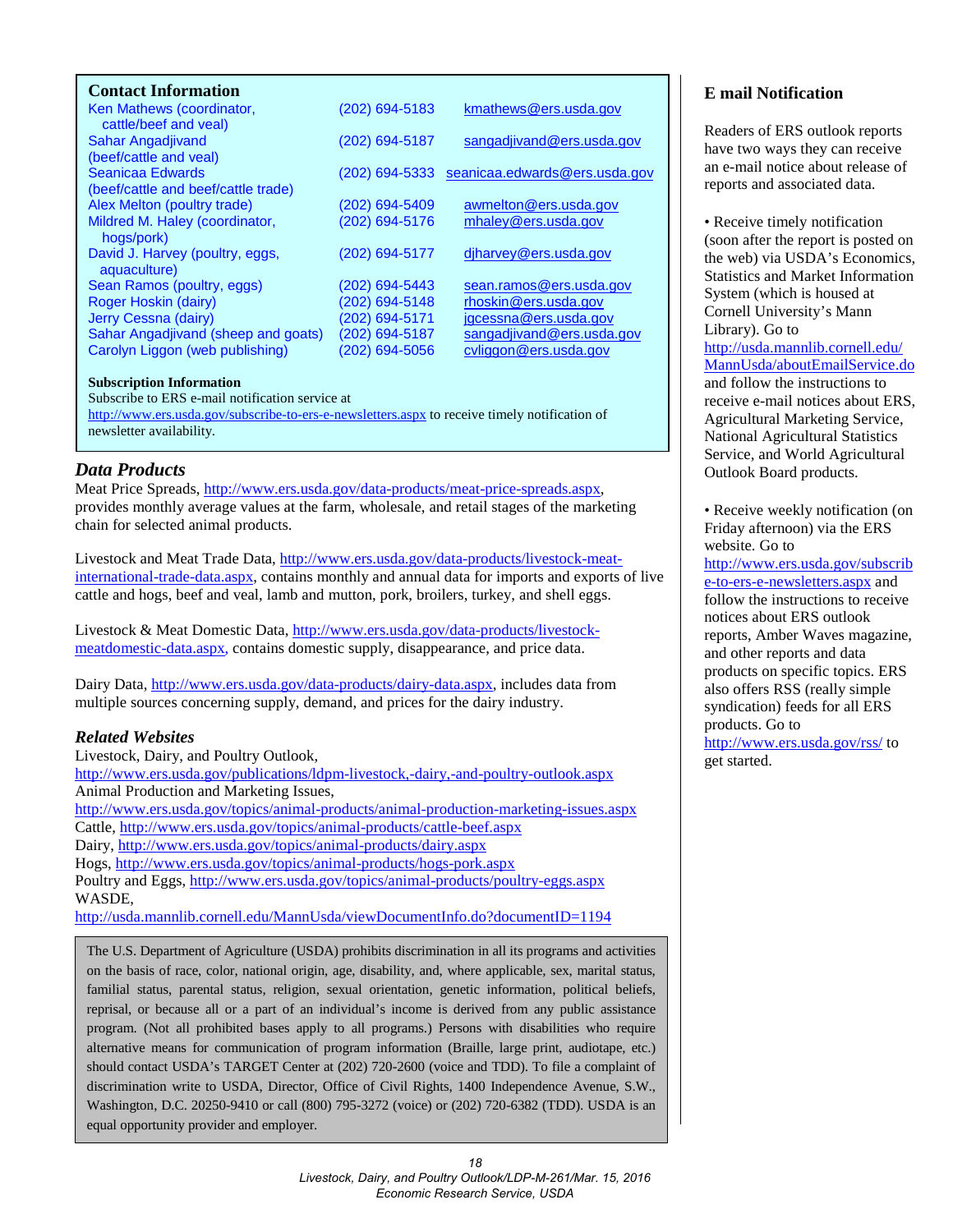#### <span id="page-18-0"></span>**U.S. red meat and poultry forecasts**

|                                                        | 2012   | 2013   |        |        |                 |                | 2014       |        |           |                 |                | 2015         |        |           |        |        |              |        | 2016           |        |         |         |         |         |         |
|--------------------------------------------------------|--------|--------|--------|--------|-----------------|----------------|------------|--------|-----------|-----------------|----------------|--------------|--------|-----------|--------|--------|--------------|--------|----------------|--------|---------|---------|---------|---------|---------|
|                                                        |        |        | III    | IV     | Annual          |                | $_{\rm H}$ | ΠI     | <b>IV</b> | Annual          |                | $\mathbf{H}$ | III    | <b>IV</b> | Annual |        | $\mathbf{H}$ | Ш      | IV             | Annual |         | $\Pi$   | Ш       | IV      | Annual  |
| <b>Production, million lb</b>                          |        |        |        |        |                 |                |            |        |           |                 |                |              |        |           |        |        |              |        |                |        |         |         |         |         |         |
| Beef                                                   | 6,282  | 6.473  | 6.586  | 6.572  | 25,913          | 6,175          | 6,513      | 6.609  | 6,423     | 25,720          | 5.868          | 6,184        | 6,179  | 6,021     | 24.252 | 5.664  | 5,855        | 6.066  | 6,105          | 23.690 | 5,845   | 6,115   | 6,365   | 6.215   | 24,540  |
| Pork                                                   | 5.858  | 5.519  | 5.631  | 6.244  | 23.253          | 5,775          | 5.516      | 5,622  | 6.274     | 23.187          | 5.784          | 5.504        | 5,424  | 6.131     | 22.843 | 6.161  | 5.925        | 5.957  | 6,456          | 24.499 | 6,270   | 5,935   | 6,170   | 6,650   | 25,025  |
| Lamb and mutton                                        | 39     | 39     | 39     | 40     | 156             | 38             | 41         | 40     | 38        | 156             | 37             | 43           | 38     | 38        | 156    | 38     | 39           | 37     | 37             | 150    | 39      | 37      | 37      | 39      | 152     |
| <b>Broilers</b>                                        | 9.089  | 9.381  | 9,372  | 9.198  |                 |                | 9.466      | 9.683  | 9.537     |                 |                | 9.618        | 9.835  | 9.814     | 38.565 | 9.718  | 10.021       | 10.372 |                | 40.048 | 10,100  | 10,200  | 10.500  | 10,300  | 41,100  |
| Turkeys                                                | 1.446  | 1.505  | 1.480  | 1.537  | 37,039<br>5.967 | 9,144<br>1.459 | 1.486      | 1.440  | 1.420     | 37,830<br>5.806 | 9,299<br>1.332 | 1,428        | 1.478  | 1.517     | 5,756  | 1.429  | 1.389        | 1.352  | 9,937<br>1.458 | 5,627  | 1,425   | 1,475   | 1,525   | 1,585   | 6,010   |
| Total red meat & poultry                               | 22,865 | 23.084 | 23.274 | 23.739 | 92.963          | 22.743         | 23.183     | 23.563 | 23.844    | 93.333          | 22,47          | 22.934       | 23.111 | 23.671    | 92.187 | 23.156 | 23.381       | 23.937 | 24.146         | 94.619 | 23.825  | 23.922  | 24.756  | 24,945  | 97.448  |
| Table eggs, mil. doz.                                  | 1.684  | 1.680  | 1,707  | 1.778  | 6.849           | 1.733          | 1.746      | 1.775  | 1.829     | 7.083           | 1.794          | 1.823        | 1.852  | 1.895     | 7.364  | 1.809  | 1.712        | 1.646  | 1.700          | 6.867  | 1.745   | 1.750   | 1.800   | 1.875   | 7.170   |
| Per capita disappearance, retail lb 1/                 |        |        |        |        |                 |                |            |        |           |                 |                |              |        |           |        |        |              |        |                |        |         |         |         |         |         |
| Beef                                                   | 14.0   | 14.6   | 14.5   | 14.2   | 57.3            | 13.7           | 14.5       | 14.3   | 13.9      | 56.3            | 13.1           | 13.9         | 13.7   | 13.4      | 54.    | 13.1   | 13.6         | 13.9   | 13.3           | 53.9   | 13.3    | 13.6    | 13.8    | 13.5    | 54.3    |
| Pork                                                   | 11.1   | 10.9   | 11.2   | 12.7   | 45.9            | 11.5           | 11.2       | 11.4   | 12.7      | 46.8            | 11.3           | 11.0         | 11.1   | 13.0      | 46.4   | 12.3   | 11.8         | 12.1   | 13.6           | 49.9   | 12.6    | 11.9    | 12.5    | 13.5    | 50.4    |
| Lamb and mutton                                        | 0.2    | 0.2    | 0.2    | 0.2    | 0.8             | 0.3            | 0.2        | 0.2    | 0.2       | 0.9             | 0.2            | 0.2          | 0.2    | 0.3       | 0.9    | 0.2    | 0.3          | 0.2    | 0.3            | 1.0    | 0.3     | 0.2     | 0.2     | 0.2     | 1.0     |
| <b>Broilers</b>                                        | 20.1   | 20.4   | 20.3   | 19.7   | 80.4            | 20.0           | 20.3       | 21.0   | 20.5      | 81.8            | 20.3           | 20.8         | 21.2   | 21.1      | 83.3   | 21.4   | 22.1         | 23.3   | 22.2           | 89.0   | 22.6    | 22.5    | 23.1    | 22.6    | 90.8    |
| Turkeys                                                | 3.5    | 3.6    | 4.1    | 4.9    | 16.0            | 3.7            | 3.6        | 4.0    | 4.7       | 15.9            | 3.4            | 3.5          | 3.9    | 5.0       | 15.7   | 3.5    | 3.6          | 3.9    | 4.9            | 16.0   | 3.6     | 3.7     | 4.3     | 5.0     | 16.5    |
| Total red meat & poultry                               | 49.3   | 50.3   | 50.6   | 52.0   | 202.1           | 49.5           | 50.2       | 51.3   | 52.4      | 203.4           | 48.7           | 49.8         | 50.5   | 53.1      | 202.1  | 50.9   | 51.8         | 53.8   | 54.6           | 211.1  | 52.6    | 52.3    | 54.3    | 55.2    | 214.5   |
| Eggs, number                                           | 63.2   | 62.2   | 63.3   | 65.6   | 254.3           | 64.3           | 63.4       | 64.7   | 66.1      | 258.6           | 65.5           | 66.2         | 67.2   | 66.7      | 266.6  | 65.1   | 62.3         | 61.1   | 64.6           | 253.2  | 65.4    | 64.8    | 65.3    | 67.6    | 263.0   |
| <b>Market prices</b>                                   |        |        |        |        |                 |                |            |        |           |                 |                |              |        |           |        |        |              |        |                |        |         |         |         |         |         |
| Choice steers, 5-area Direct, \$/cwt                   | 125.29 | 120.91 | 119.69 | 125.54 | 122.86          | 125.52         | 124.95     | 122.30 | 130.77    | 125.89          | 146.34         | 147.82       | 158.49 | 165.60    | 154.56 | 162.43 | 158.11       | 144.22 | 127.7          | 148.12 | 132-135 | 136-142 | 132-144 | 133-145 | 133-142 |
| Feeder steers, Ok City, \$/cwt                         | 152.81 | 150.05 | 139.31 | 143.40 | 146.39          | 141.36         | 133.10     | 152.08 | 161.69    | 147.06          | 167.49         | 188.64       | 220.90 | 234.25    | 202.82 | 210.31 | 219.69       | 206.47 | 173.59         | 202.52 | 154-157 | 162-168 | 164-176 | 169-181 | 162-171 |
| Cutter Cows, National L.E., \$/cwt                     | 76.57  | 83.51  | 76.94  | 73.81  | 77.71           | 77.87          | 77.46      | 78.36  | 76.55     | 77.56           | 89.12          | 98.57        | 111.27 | 109.21    | 102.04 | 107.61 | 109.50       | 103.34 | 77.80          | 99.56  | 72-75   | 85-91   | 84-96   | 87-99   | 82-91   |
| Choice slaughter lambs, San Angelo, \$/cw              | 145.33 | 127.08 | 89.28  | 89.85  | 112.89          | 107.53         | 91.72      | 94.26  | 150.97    | 111.12          | 166.69         | 148.99       | 156.02 | 162.69    | 158.60 | 147.17 | 140.09       | 146.23 | 143.06         | 144.14 | 138-141 | 140-146 | 137-149 | 144-150 | 139-148 |
| Nat'l base cost, 51-52 % lean, live equivalent, \$/cwt | 61.68  | 61.79  | 61.43  | 58.63  | 60.88           | 59.03          | 65.46      | 70.59  | 61.11     | 64.05           | 68.69          | 85.40        | 83.30  | 66.74     | 76.03  | 48.47  | 53.20        | 54.59  | 44.66          | 50.23  | 45-46   | 51-53   | 50-54   | 39-43   | 46-49   |
| Broilers, 12 City, cents/lb                            | 87.40  | 85.10  | 82.00  | 92.10  | 86.60           | 103.50         | 108.60     | 93.90  | 92.80     | 99.70           | 98.40          | 113.70       | 104.60 | 102.80    | 104.90 | 97.00  | 104.20       | 83.70  | 77.20          | 90.50  | 83-84   | 84-88   | 84-92   | 84-90   | 84-88   |
| Turkeys, Eastern, cents/lb                             | 100.70 | 106.90 | 108.50 | 106.10 | 105.60          | 96.00          | 97.70      | 99.90  | 105.40    | 99.80           | 100.70         | 105.60       | 110.20 | 113.90    | 107.60 | 99.60  | 108.50       | 126.40 | 130.10         | 116.20 | 114-117 | 112-118 | 106-114 | 111-121 | 111-117 |
| Eggs, New York, cents/doz                              | 108.70 | 99.70  | 131.90 | 129.40 | 117.40          | 126.90         | 109.90     | 119.00 | 143.00    | 124.70          | 142.70         | 134.60       | 129.30 | 162.70    | 142.30 | 146.90 | 170.30       | 235.70 | 174.10         | 181.80 | 131-134 | 127-133 | 134-146 | 154-166 | 137-145 |
| U.S. trade, million lb                                 |        |        |        |        |                 |                |            |        |           |                 |                |              |        |           |        |        |              |        |                |        |         |         |         |         |         |
| Beef & yeal exports                                    | 558    | 624    | 650    | 620    | 2.452           | 557            | 636        | 716    | 680       | 2.589           | 583            | 667          | 679    | 644       | 2.573  | 526    | 606          | 541    | 593            | 2.266  | 545     | 635     | 660     | 635     | 2,475   |
| Beef & veal imports                                    | 582    | 669    | 516    | 453    | 2,220           | 590            | 629        | 515    | 516       | 2,250           | 597            | 767          | 765    | 818       | 2.947  | 876    | 991          | 890    | 613            | 3,370  | 760     | 790     | 675     | 620     | 2,845   |
| Lamb and mutton imports                                | 38     | 36     | 38     | 41     | 154             | 49             | 44         | 36     | 44        | 173             | 46             | 49           | 45     | 55        | 195    | 53     | 56           | 46     | 59             | 213    | 55      | 46      | 46      | 48      | 195     |
| Pork exports                                           | 1,442  | 1.301  | 1,251  | 1.386  | 5,379           | 1,217          | 1,225      | 1,205  | 1,341     | 4.988           | 1.347          | 1,279        | 1,090  | .140      | 4.857  | 1.165  | 1,334        | 1.172  | 1,270          | 4,941  | 1,225   | 1,275   | 1,225   | 1,375   | 5,100   |
| Pork imports                                           | 207    | 191    | 198    | 205    | 802             | 208            | 210        | 229    | 233       | 880             | 212            | 240          | 256    | 299       | 1.008  | 278    | 264          | 269    | 300            | 1,111  | 280     | 250     | 270     | 300     | 1,100   |
| <b>Broiler</b> exports                                 | 1,734  | 1,791  | 1,864  | 1,886  | 7,274           | 1,752          | 1,865      | 1,855  | 1,874     | 7,346           | 1,827          | 1,834        | 1,857  | 1,782     | 7,301  | 1,629  | 1,714        | 1,483  | 1,493          | 6,319  | 1,590   | 1,675   | 1,725   | 1,750   | 6,740   |
| Turkey exports                                         | 180    | 184    | 216    | 216    | 797             | 179            | 182        | 198    | 202       | 760             | 163            | 188          | 223    | 231       | 805    | 154    | 123          | 125    | 131            | 533    | 120     | 155     | 180     | 200     | 655     |
| Live swine imports (thousand head)                     | 1.445  | 1.444  | 1.387  | 1.380  | 5.656           | 1,326          | 1,285      | 1.223  | 1.113     | 4.948           | 1,195          | 1,216        | 1,264  | 1,272     | 4.947  | 1.312  | 1.538        | 1.371  | 1,520          | 5,741  | 1.450   | 1.525   | 1.550   | 1.575   | 6,100   |
| Note: Forecasts are in bold.                           |        |        |        |        |                 |                |            |        |           |                 |                |              |        |           |        |        |              |        |                |        |         |         |         |         |         |

1/ Per capita meat and egg disappearance data are calculated using the Resident Population Plus Armed Forces Overseas series from the Census Bureau of the Department of Commerce.<br>Source: World Agricultural Supply and Deman